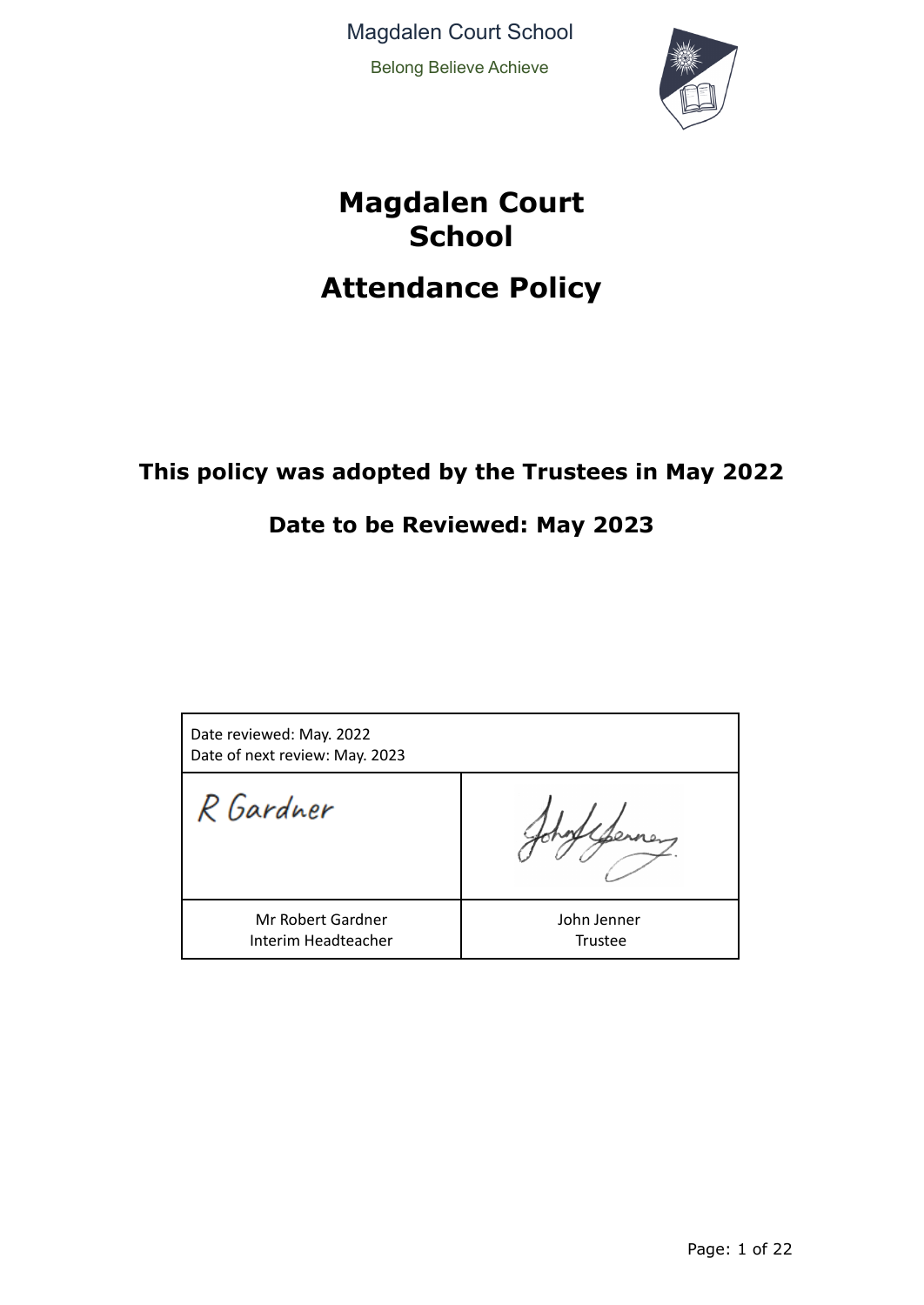Belong Believe Achieve



# **Contents:**

- 1. Rationale
- 2. Aims
- 3. Legal Framework
- 4. Roles and Responsibilities
- 5. Contents of Attendance Register
- 6. Attendance Data
- 7. Appendix
	- a. Formal data report to Trustees/LGB
	- b. Attendance case study
	- c. Attendance flowchart
	- d. Data analysis pupil attendance
	- e. Attendance intervention strategy /EWO
	- f. Exceptional circumstances/risk assessment
	- g. Education off site monitoring record
	- h. Pupil leave of absence request form: Exceptional circumstances
- 8. Links with other policies

# **1. Rationale**

Magdalen Court School seeks to ensure that our pupils receive a full-time education which maximises opportunities for each to realise his/her true potential with regards to academic progress and social development.

Our school provides a welcoming, caring environment, whereby each member of the school community feels valued, safe and secure. All school staff will work with pupils and their families to ensure each pupil attends school regularly and punctually.

# **2. Aims**

- To secure an informed approach by our school in regards to attendance and how this is monitored/recorded/reported in accordance to statutory guidance
- To establish systems of following up all absences to ensure that safeguarding is and remains effective
- To ensure that all absences are correctly identified
- To ensure clear distinctions are made which takes into account the pupils/students' disabilities and/or special educational needs through datasets published
- To develop a systematic approach to gathering/analysing/reporting attendance related data providing reports to Trustees each term
- To provide a means by which the school can record/monitor attendance of the pupils/students and to intervene positively as required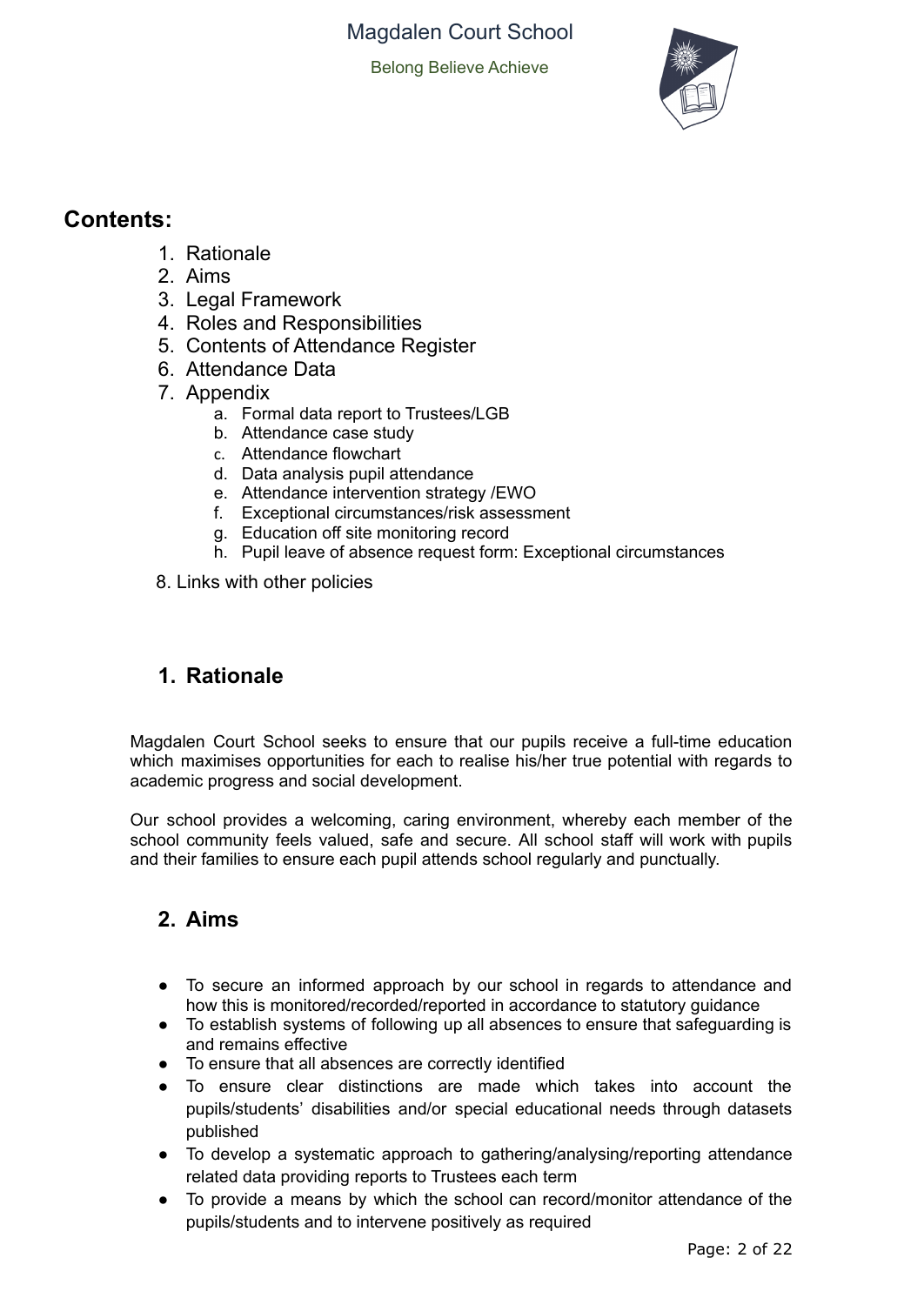Belong Believe Achieve



- To ensure that our school provides an appropriate response to improve the overall percentage attendance which maximise opportunities for all pupils to learn/achieve
- To determine the protocols to monitor attendance effectively establishing pathways to deal with any attendance issues working with external agencies if/as required in an informed way (e.g. – Social Care, Education Welfare Officer)
- To identify appropriate protocols which recognise the individual needs of pupils when planning actions to prevent academic regression
- To reduce unauthorised attendance if this becomes an issue in any one of our schools
- To identify appropriate protocols to pursue the re-integration of pupils following periods of significant absence
- To provide our school community with informed communication pathways/protocols in relation to pupil attendance with parents/carers which determines the importance of this
- To determine the roles and responsibilities of the Attendance Officer and publish on the school's web site
- To ensure the school's Safeguarding Policy is upheld and fully adheres to the protocols determined to keep all children safe which includes appropriate liaison with social care (MARU and LADO) and the school's allocated EWO

# **3. Legal Framework**

Section 444 of the Education Act 1996 states that children of the compulsory school ages (5 – 16) should attend school regularly. A child is of Compulsory School Age at the beginning of the term following their 5th birthday. A child ceases to be of compulsory school age on the last Friday in June of the school year in which they reach the age of 16.

Section 7 of the 1996 Education Act states that parents/carers must ensure that children of compulsory school age receive efficient full-time education suitable to their age, ability and aptitude to any special educational needs they may have, either by regular attendance at school or otherwise.

#### **Legal Requirements for all Schools:**

- Schools must keep 2 registers: an admission register which serves as the school roll, and an attendance register
- Attendance registers must be called twice a day; at the start of the morning session and once during the afternoon session
- The register must show whether the pupil is present, engaged in an approved educational activity, off-site or absent
- When a pupil is absent, the register must also show whether the absence was authorised by the school or unauthorised
- Authorised absence means either the school has given approval in advance, or that a satisfactory explanation was given afterwards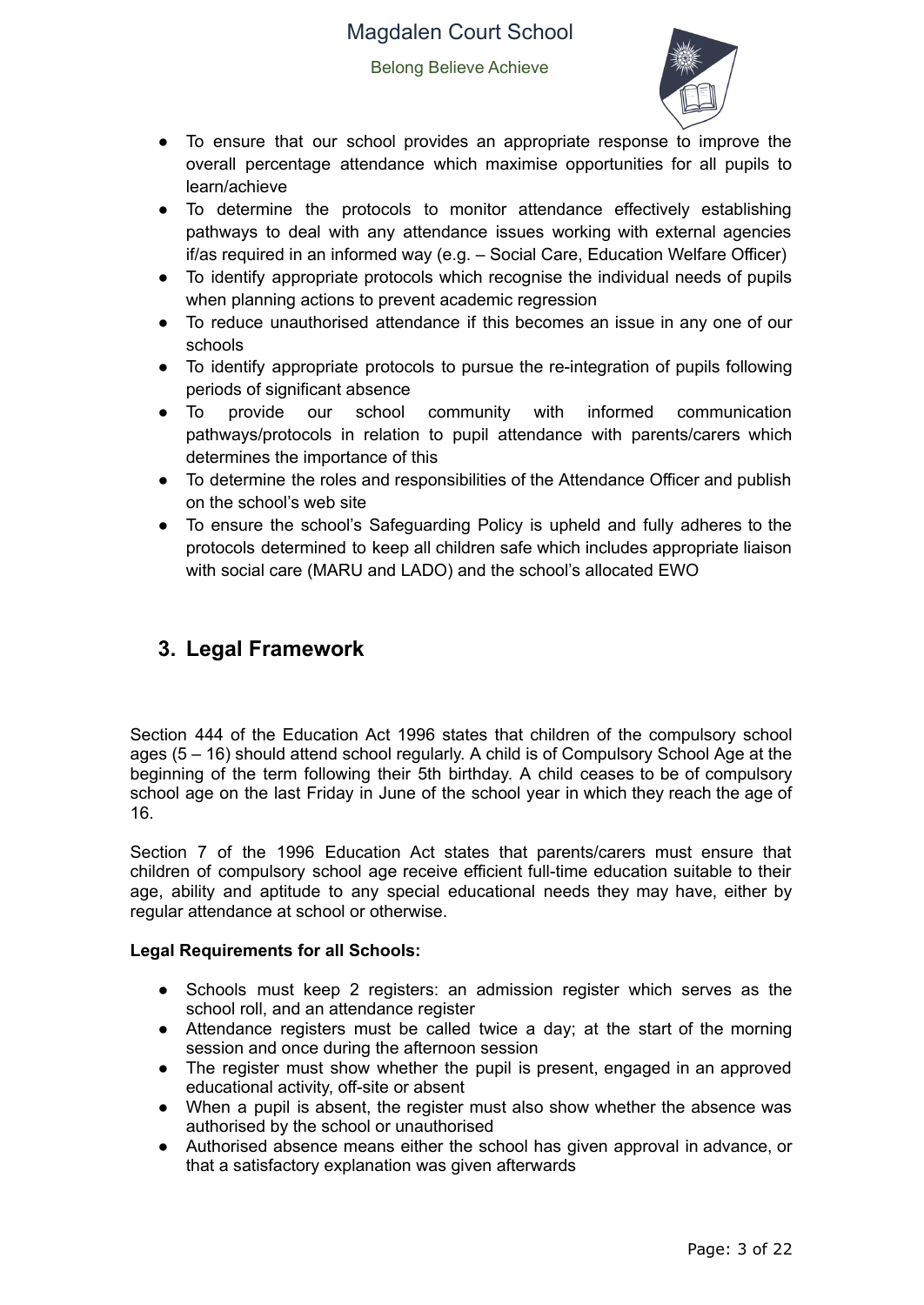Belong Believe Achieve



MCS recognises that central to raising standards in education and ensuring all pupils can fulfil their potential pupils need to attend school regularly to benefit from their education. (DfE November 2016).

The government expects schools and Local Authorities to:

• Promote good attendance and reduce absence, including persistent absence;

• Ensure every pupil has access to full-time education to which they are entitled; and, act early to address patterns of absence

• Expect parents to perform their legal duty by ensuring their children of compulsory school age who are registered at school attend regularly

*•* Ensure all pupils to be punctual to their lessons

This policy and associated attendance data sets will be monitored by the Head Teacher and Senior Leadership Team, with a formal data report on pupil attendance to the Trustees made by the Head Teacher and Attendance Officer each term as part of the Head Teacher report to Trustees. (Appendix A).

MCS may share attendance data with Children's Services and the local authority if required; all information is shared in accordance with the General Data Protection Regulation 2018.

The Head teacher will report on attendance to the Trustees each term.

This report will outline if there are any concerns in relation to pupil attendance and any impact of pupil attendance on progress over time. The report will outline the measures the school has made to address any such issues ('closing the gap' opportunities). Where there have been non-attendance issues within the school the Head Teacher will collate examples of case studies/summaries which evidences the approach taken by the school in addressing pupil attendance (Appendix B).

This policy will be evaluated every two years by the Trustees.

## **4. Roles and Responsibilities**

#### **Attendance Officer:**

The role of attendance officer is part of the role and responsibilities of senior teaching staff (DSL/DDSL), the data entry and administration of attendance is completed by a member of the office staff.

Attendance officer: DSL Admin of attendance: Clare Coleman

The office staff will work with the Head Teacher, SLT and other school staff, parents, pupils and outside agencies to ensure the positive attendance of our pupils. The attendance officer will be responsible for monitoring attendance throughout the school to the agreed attendance benchmark, meeting all statutory and legal requirements in the process. The office team will be required to:

#### **Office based systems (office team):**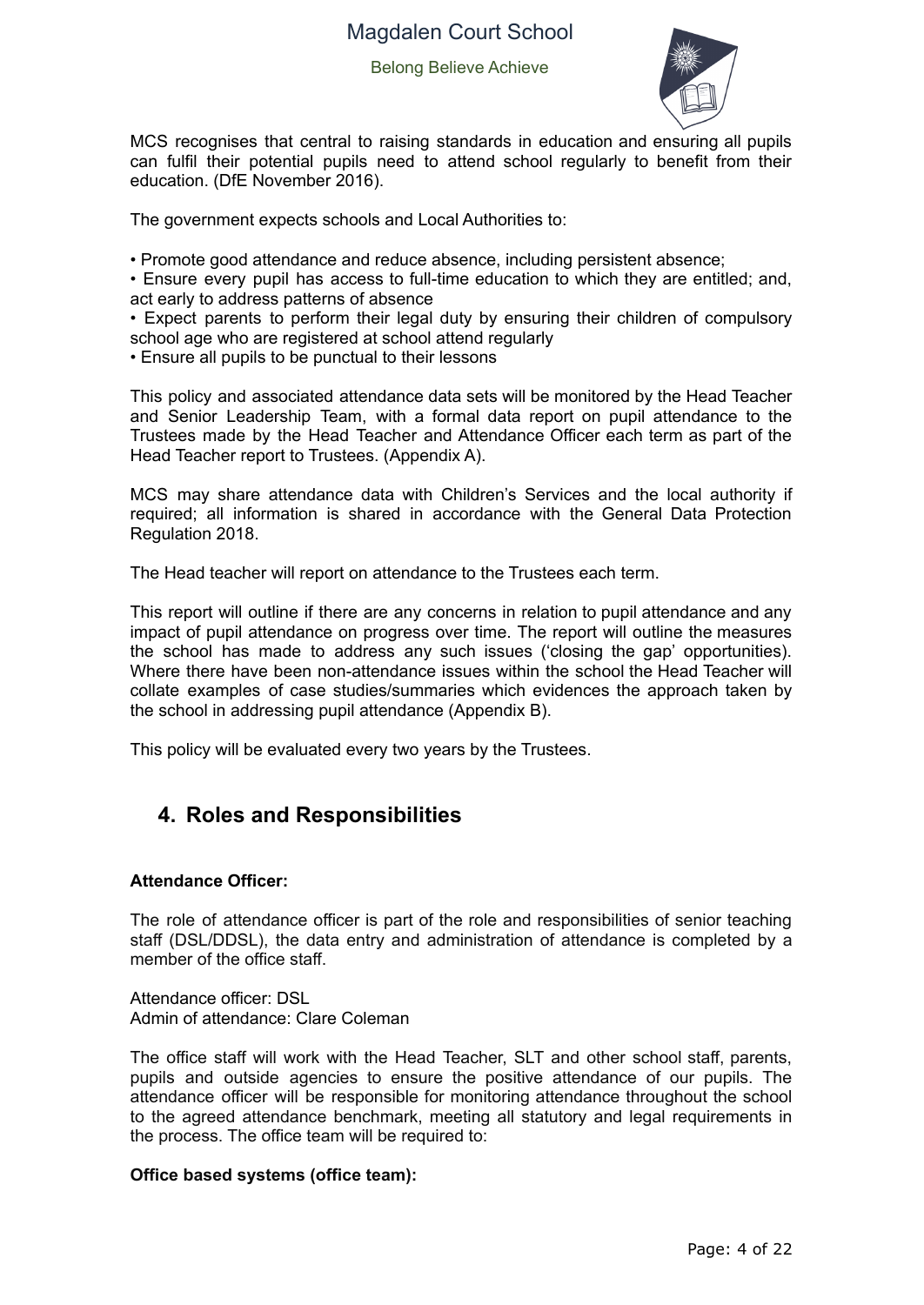Belong Believe Achieve



- Use the school information management system (Scholar Pack) to monitor attendance/pupil absence on a daily basis maintaining this to a high standard; MCS will provide strategic monitoring /reporting support from within the central service to attendance if/as required
- Be the first point of contact to support to school-based staff with operational issues in the use of ScholarPack related issues
- Track pupil attendance by collecting and analysing attendance data on a daily basis formulating this in a report/email to the DSL/DDSL (HT/DHT) by 10.30 at the latest
- Ensure school/office-based records are maintained to a high quality and in accordance to our attendance policy (three parent/carer contact numbers) – incorporating into the Administrator's role
- Provide accurate termly/yearly attendance data / information for school-based reports (Head Teacher, trustees) and the annual report to parents.
- Produce individual attendance data when requested by the HT/DSL/DDSL/Business Manager
- Advise all agencies on pupil attendance information as appropriate to any identified changes
- Provide accurate termly/yearly attendance data / information for school-based reports (Head Teacher, Local Governing Body/Trustees) and the annual report to parents
- To be responsible for the daily fire register in case of any emergency (paper-based register)
- To be responsible for the evacuation list (staff/volunteers/school-based visitors etc) in case of any evacuation of the school

#### **Monitoring systems:**

- Act as the first line of contact to parents/carers in relation to attendance, advising them, when able, on ways they can ensure their child attends school
- First day contact parents/carers of any absent pupil using the school-based app or email/telephone to identify reason for any pupil absence; log all calls made in accordance to school-based protocols
- Communicate effectively with staff, other professionals and members of the public face to face, by email and on the telephone and in doing so promoting a positive image of the school
- With the DSL/DDSL and when requested information gather potential reasons for any pupil's non-attendance
- Provide any information requested by parents/carers in relation to attendance/ exceptional circumstances
- Maintain confidentiality at all times

#### **Functions required:**

● Accurate data entry into Trust/School information management systems.

#### **The Attendance Registers:**

Section 444 of the Education Act 1996 states that children between the ages of 5 – 16 should attend school regularly.

The law requires all schools to have an admission register and, with the exception of schools where all pupils are boarders, an attendance register. All pupils (regardless of their age) must be placed on both registers. The proprietor of a school who fails to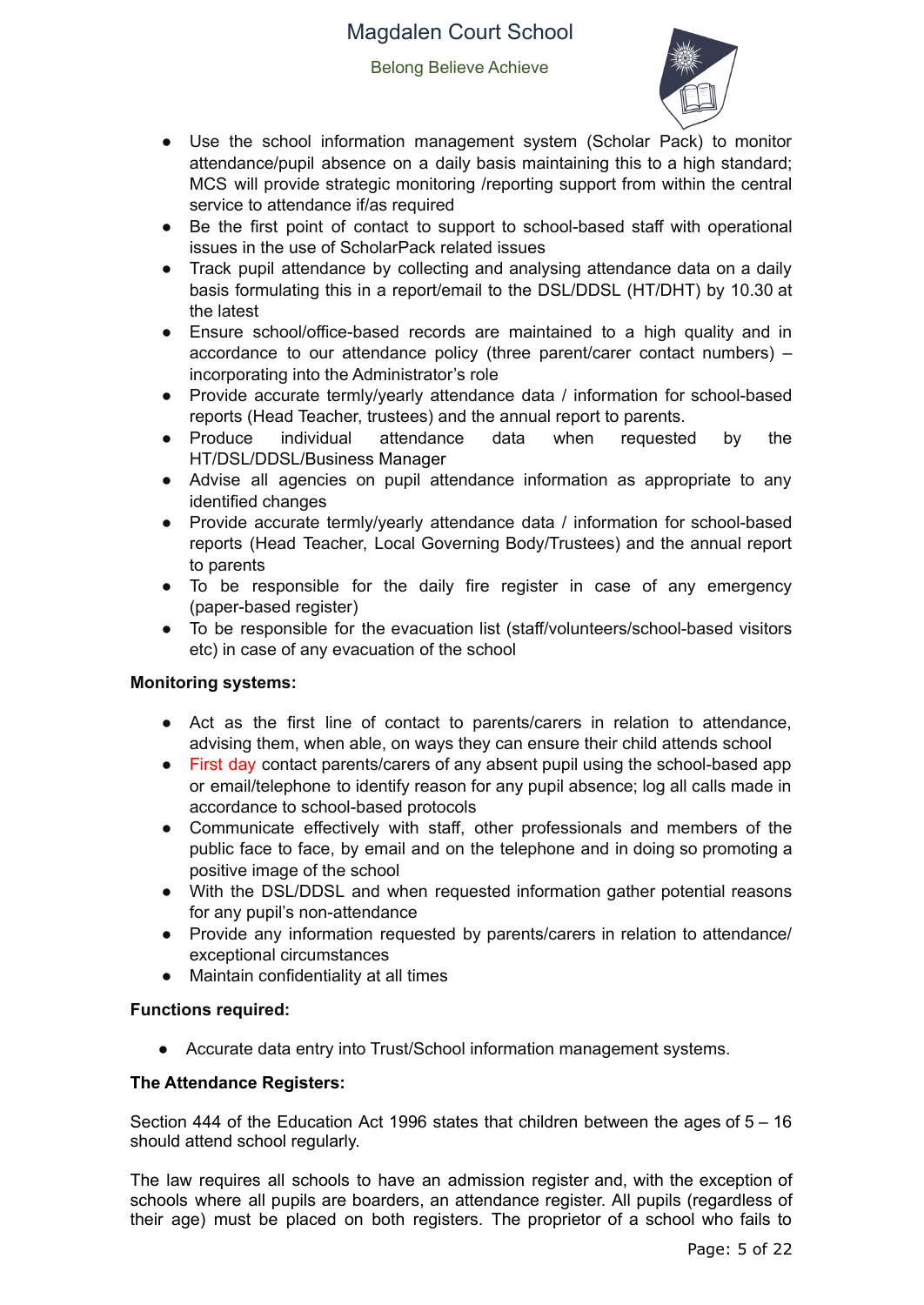Belong Believe Achieve



comply with these regulations is guilty of an offence and can be fined (DfE – November 2016).

#### **Teachers are responsible and accountable for the accurate completion of registers.**

#### **Registers:**

Teachers must: complete the register on Scholarpack by **09.20 a**nd again by **13:10** when registers will be closed.

• not mark a pupil present unless the pupil is in the room when they call the register

#### **In exceptional circumstances and agreed by SLT:**

- complete a paper register in ink
- not mark a pupil present unless the pupil is in the room when they call the register
- not leave any spaces in the register
- make any changes to the register clearly, distinguishing between the original entry and the correction.
- Both the original entry and any correction must be preserved Tippex etc is **not** to be used
- not allow pupils to mark the register

Any paper registers **MUST** be returned to the school office by an adult by (please state time):

| <b>AM</b> | <b>DA</b><br><u>sin.</u> |
|-----------|--------------------------|
| 09:20     | 13:10                    |

# **5. Contents of Attendance Register**

MCS must take the attendance register at the start of the first session of each school day and once during the second session. On each occasion teachers must record whether every pupil is:

- Present: / or \
- Attending an approved educational activity run by or accompanied by school staff: / or \
- Attending an approved educational activity (not run by school or attended by school staff ): B
- Absent: N

All other codes will be added or amended by Attendance Administrator on proof of documentation or authorisation from Attendance Manager

#### Pupils with adjusted timetables

Pupils with adjusted timetables are marked with C until their allocated time onsite at which time the attendance administrator will adjust accordingly if this is later than 9.20 a.m.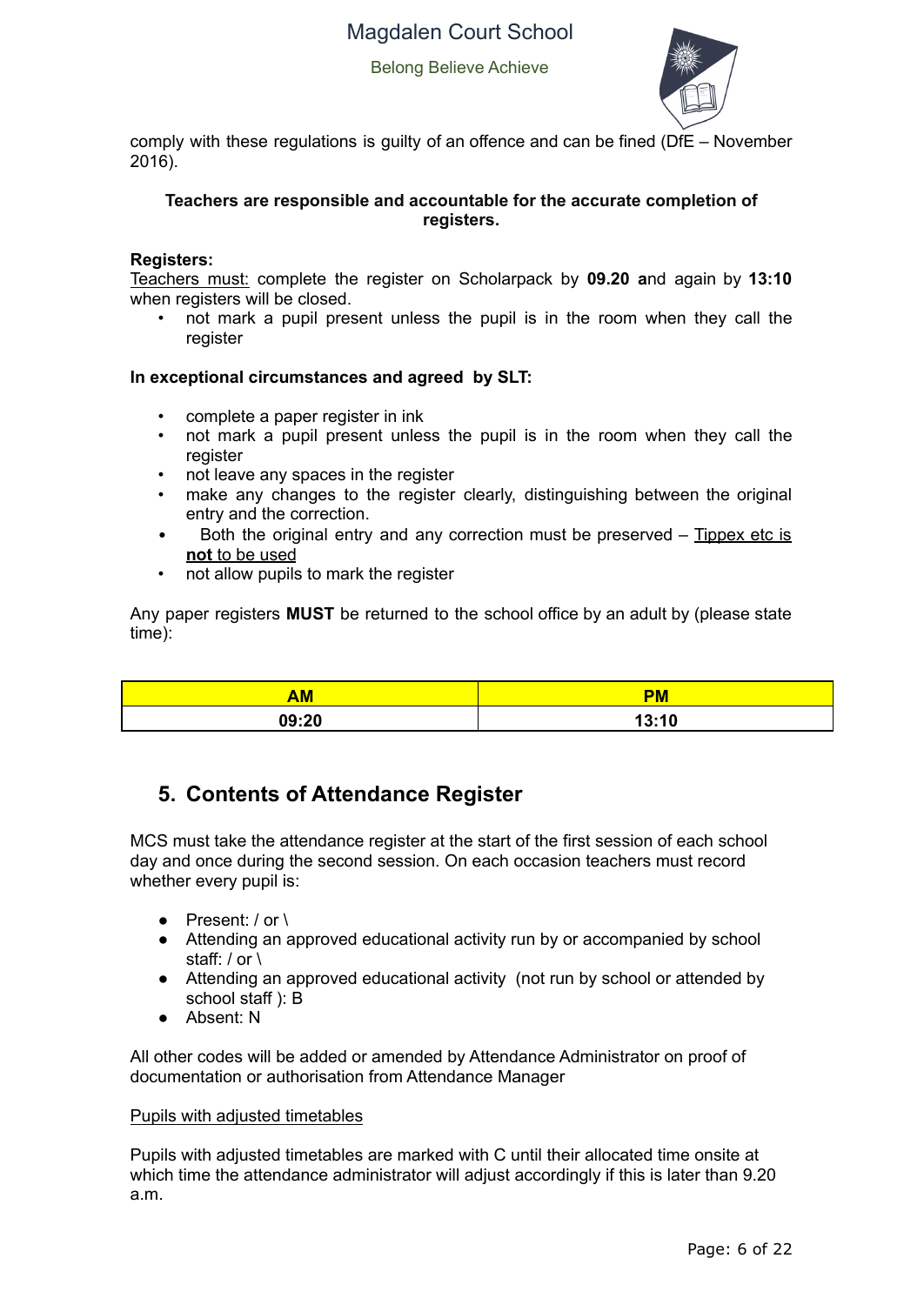Belong Believe Achieve



It is the teacher's responsibility to keep their class list of individual timetables accurate at all times to enable all personnel to access and keep pupils safe.

With MCS open for 170 days each academic year, this means that there are 340 possible sessions for the learners:

- $\bullet$  1 day = 2 sessions
- 10 sessions each week

**Attendance Codes, Descriptions and Meanings – November 2016:** (These codes need to be read in conjunction with the DfE guidance – November  $2016$  – School Attendance)

| <b>CODE</b> | <b>DESCRIPTION</b>                                                                                                               | <b>MEANING</b>                     |  |  |
|-------------|----------------------------------------------------------------------------------------------------------------------------------|------------------------------------|--|--|
| 7           | Present (AM)                                                                                                                     | Present                            |  |  |
| A           | Present (PM)                                                                                                                     | Present                            |  |  |
| в           | Educated off site (NOT dual registration)<br>approved by the school                                                              | <b>Approved Education Activity</b> |  |  |
| C           | Other<br>Authorised Circumstances<br>(not<br>another<br>covered<br>by<br>appropriate<br>code/description) approved by the school | <b>Authorised Absence</b>          |  |  |
| D           | Dual Registration (i.e. pupil attending other<br>establishment) approved by the school                                           | <b>Approved Education Activity</b> |  |  |
| Е           | Excluded (no alternative provision made)                                                                                         | <b>Authorised Absence</b>          |  |  |
| G           | Family holiday (NOT agreed or days in<br>excess of agreement)                                                                    | <b>Unauthorised Absence</b>        |  |  |
| н           | Family Holiday (agreed)                                                                                                          | <b>Authorised Absence</b>          |  |  |
| ı           | medical<br><b>Illness</b><br>(not<br>dental<br>or<br>appointments)                                                               | etc.   Authorised Absence          |  |  |
| J           | Interview                                                                                                                        | <b>Approved Education Activity</b> |  |  |
| L           | Late before registers closed                                                                                                     | Present                            |  |  |
| м           | Medical/Dental appointments                                                                                                      | <b>Authorised Absence</b>          |  |  |
| N           | No reason yet provided for absence                                                                                               | <b>Unauthorised Absence</b>        |  |  |
| O           | Unauthorised absence (not covered by any<br>other code/description)                                                              | <b>Unauthorised Absence</b>        |  |  |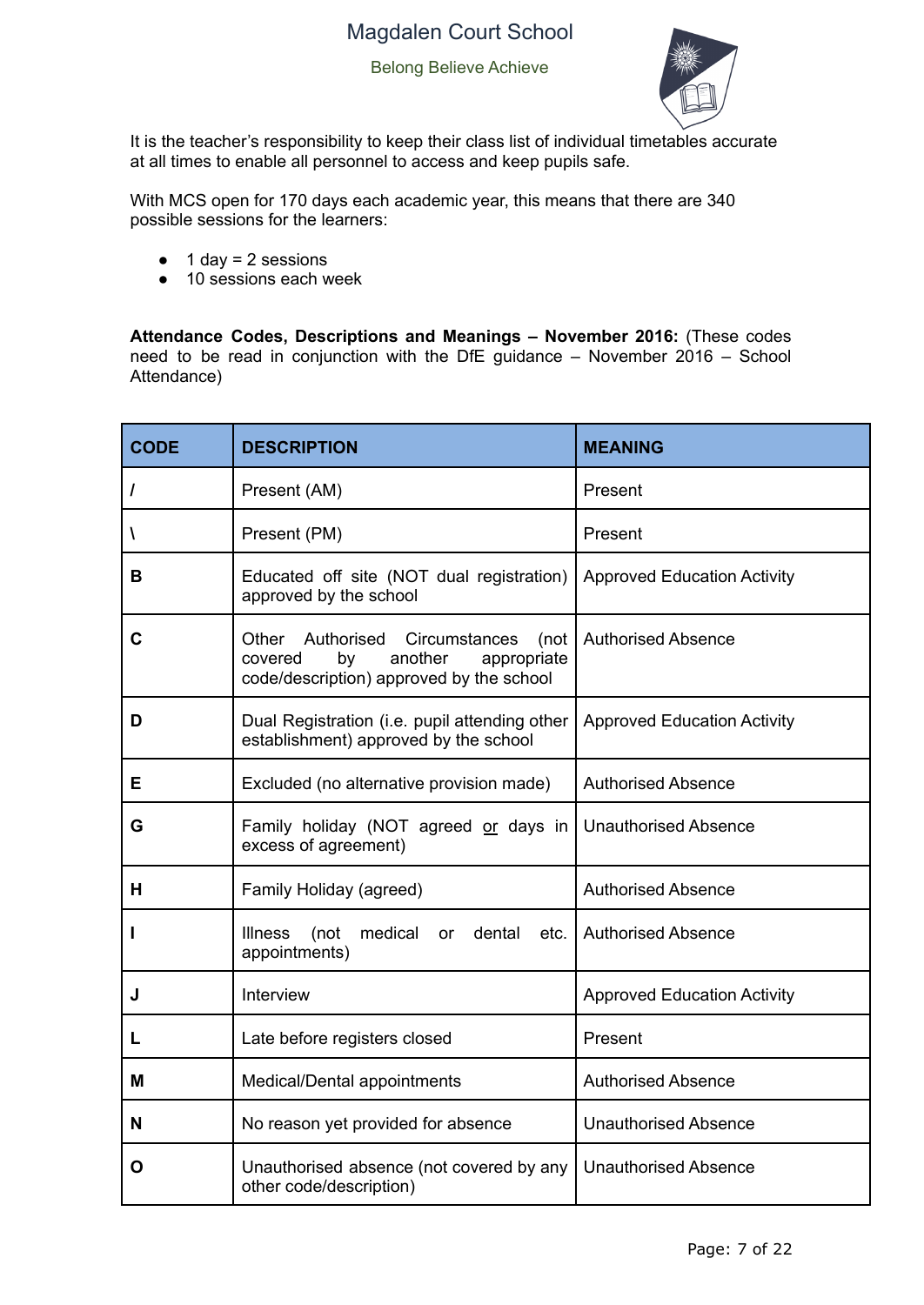Belong Believe Achieve



| <b>CODE</b>    | <b>DESCRIPTION</b>                                                                                                                           | <b>MEANING</b>                         |
|----------------|----------------------------------------------------------------------------------------------------------------------------------------------|----------------------------------------|
| P              | <b>Approved Sporting Activity</b>                                                                                                            | <b>Approved Education Activity</b>     |
| R              | Religious Observance                                                                                                                         | <b>Authorised Absence</b>              |
| S              | <b>Study Leave</b>                                                                                                                           | <b>Authorised Absence</b>              |
| т              | <b>Traveller Absence</b>                                                                                                                     | <b>Authorised Absence</b>              |
| U              | Late (after register closed)                                                                                                                 | <b>Unauthorised Absence</b>            |
| v              | <b>Education Visit or Trip</b>                                                                                                               | <b>Approved Education Activity</b>     |
| W              | <b>Work Experience</b>                                                                                                                       | <b>Approved Education Activity</b>     |
| X              | Not attending in circumstances relating to<br>coronavirus (COVID-19)<br>Non-Compulsory School Age Absence or<br>not required to be in school | Not Counted in Possible<br>Attendances |
| Y              | Enforced Closure due to unavoidable<br>cause                                                                                                 | Not Counted in Possible<br>Attendances |
| Z              | Pupil Not Yet On role                                                                                                                        | Not Counted in Possible<br>Attendances |
| #              | School Closed To Pupils - planned whole<br>or partial school closure                                                                         | Not Counted in Possible<br>Attendances |
| $\overline{7}$ | Illness due to COVID 19                                                                                                                      |                                        |
| 8              | Self-isolating due to COVID 19                                                                                                               |                                        |
| 9              | Shielding due to COVID 19                                                                                                                    |                                        |

Every child's attendance/absence is recorded using the agreed code in the class register which is transferred to an electronic system (Scholarpack) by the office team. This information is then made available to the Local Authority and the DfE.

#### **Parent/carer contact details:**

The school will keep a record of three contact parent/carer telephone numbers which will be held within the school's database; parents will be reminded to contact the school to provide any updates to the information held. This information will be re-checked at pupils/students Annual Reviews held annually.

#### **Follow-up of every absence:**

Once class registers/pupil absenteeism sheets are collected, the office team will scrutinise them and identify from the information provided by the class teacher if any Page: 8 of 22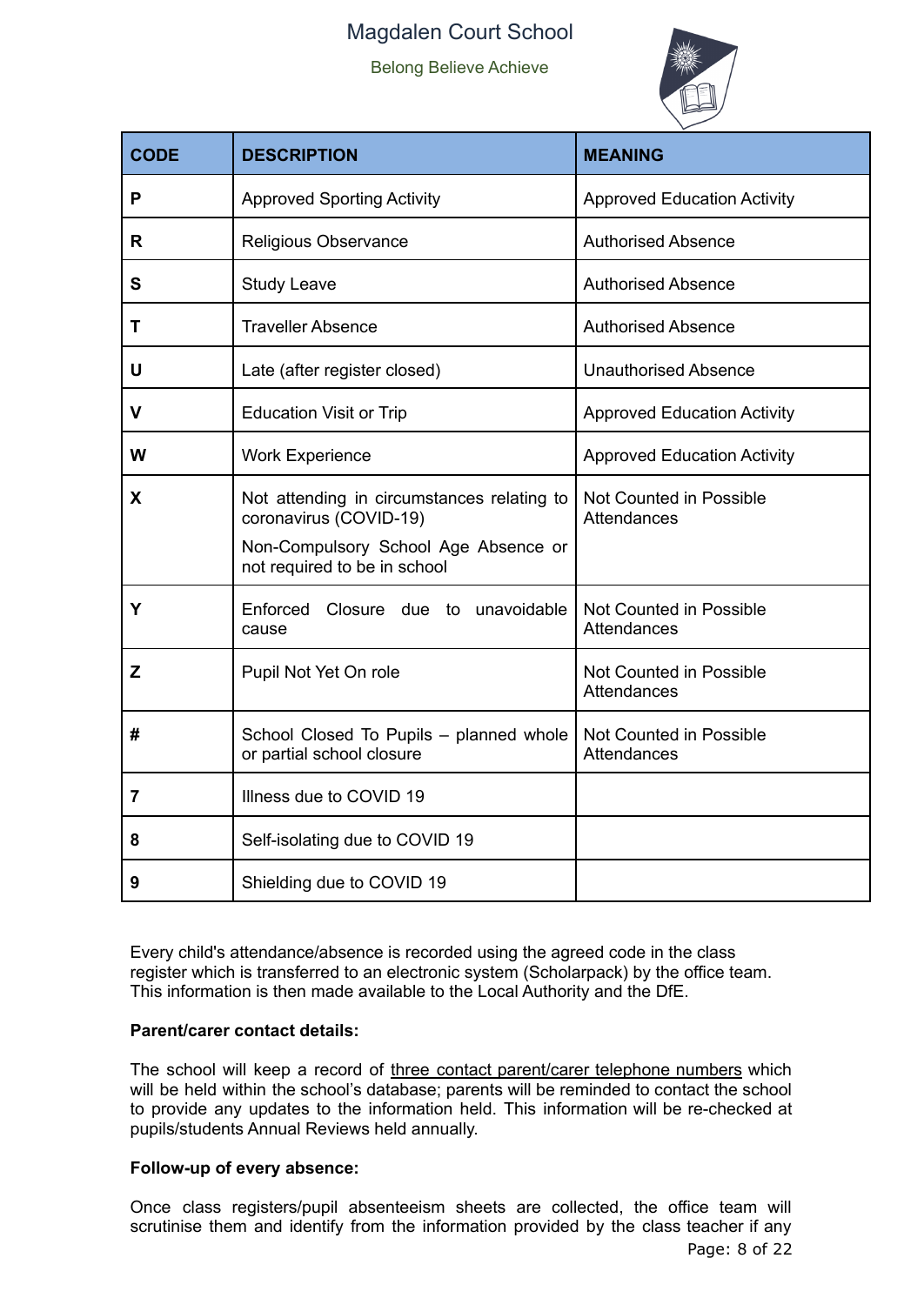

children are absent; this will record name, reason for absence and who notified the school.

In this way the school/office team will have been provided with an explanation of the absence by the class team. If the explanation has not come directly from the pupil's parent/carer, the office team will contact the parent/carer to clarify/confirm the reason recorded; pupils non-attendance reported by passenger assistants will not be accepted. The school will remind all parents on an annual basis the protocols which need to be followed by them in reporting their child's absence from school.

An electronic record of each absence is made daily by the office team who will comment on the Scholarpack entry to write a short note of the reason for the absence. This provides a means by which absences can be recorded accurately/checked which fully supports our agreed Safeguarding Policy and protocols.

Through the regular scrutiny of attendance records (registers and Scholarpack) the Head Teacher (DSL) and Deputy Head Teacher (DDSL) will be able to identify any concerns in relation to attendance particularly in relation to any aspects of the safeguarding chronology held by the school.

If a pupil is beginning to show a sporadic attendance record and this is not linked to any on-going medical complaint or additional reason of which the school is aware, the school will attempt to rectify this with the parents. The Head Teacher will contact the parents initially via a telephone call to discuss and clarify reasons for lower attendance (all telephone conversations will be logged by the school). This will always be followed up with a letter outlining what has been discussed / agreed. If any issues continue, the Head Teacher will write to the parents / carers inviting them to a meeting (alongside social care colleagues if / as appropriate) to discuss the reason(s) why attendance continues to decline and agree a support plan to rectify this.

If the child concerned continues to attend school sporadically following these measures this will be discussed with MARU / the EWO Team for their advice and guidance as outlined within our Safeguarding Policy.

The school will discuss any pupil whose absence from school is recorded outside of the medical / illness code used in the register. The school meets regularly via 'surgeries' with the Social Care Team to discuss such concerns. During these 'surgery visits' the school can additionally discuss any concerns in relation to the wellbeing of pupils; all discussions are recorded in the confidential minutes made; these minutes are cascaded to meeting members.

#### **Reporting non-attendance:**

MCS expects **all** parents/carers to report their child's non-attendance to the school; we will **not** accept reasons for non-attendance which are relayed through the passenger assistant on school transport. Any pupils recorded in the register as non-attending will be followed up by the Office Team; see pathway (Attendance flowchart C):

#### **Safeguarding:**

All registers are scrutinised with the attendance information collated by the Office Team (this includes any non-attendance) recorded as such by the class teacher. The Office Team will email the Designated/Deputy Designated Safeguarding lead details of any pupil's absence from the school via email each day by 10.00 a.m.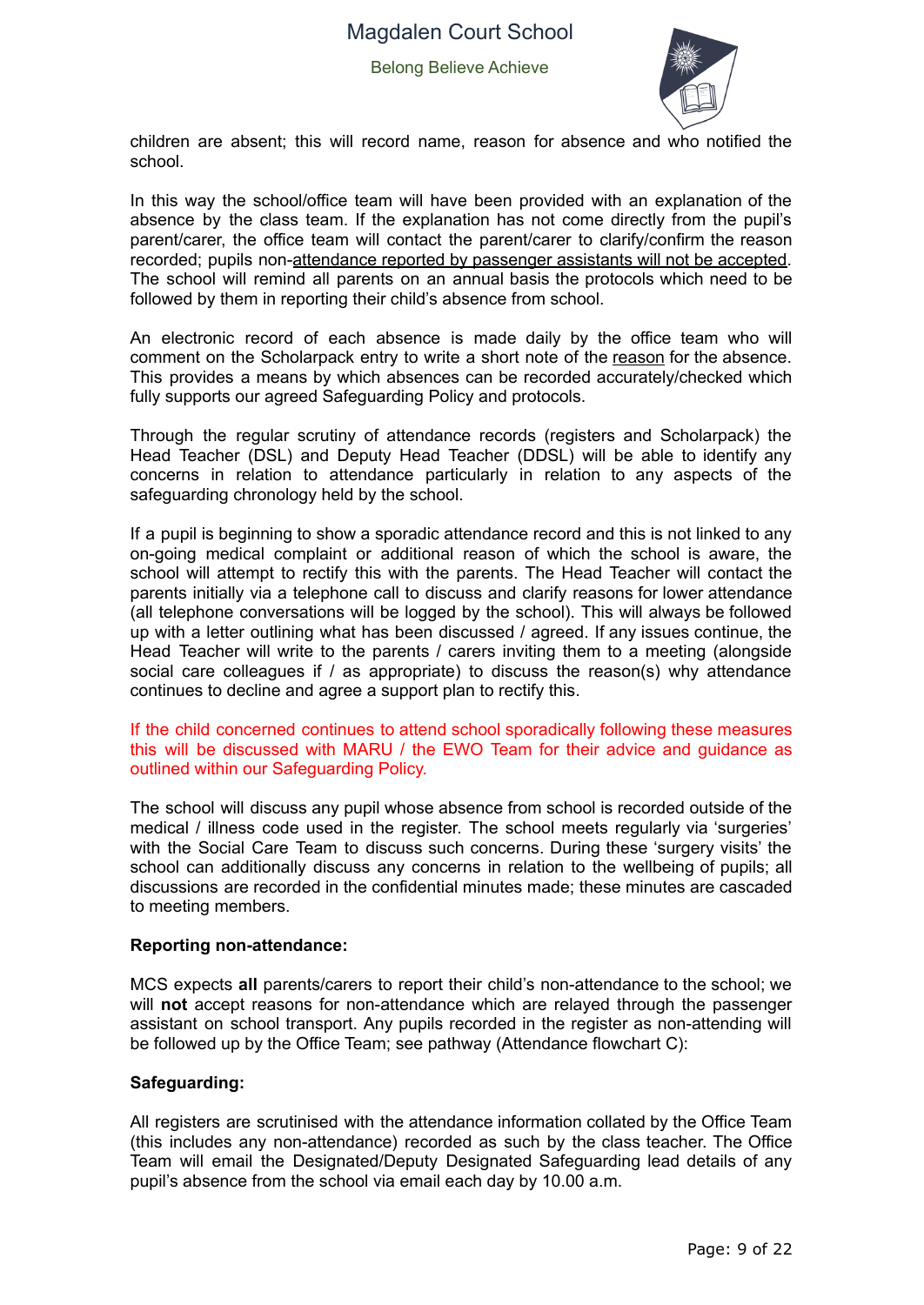

The Office Team will additionally record the measures taken to contact parents/carers in relation to pupil non-attendance via the email sent. All such measures will be recorded by the school – e.g. – telephone message left/text message sent by the Office Team in the telephone log.

Through the receipt of the daily attendance information the DSL/DDSL is able to secure safeguarding; trends over time can be identified through such means and appropriate actions taken if necessary.

#### **Role the Designated/Deputy Safeguarding (DSL) lead:**

The DSL/DDSL will scrutinise the attendance information emailed via the Office Team **each** morning; any unauthorised absence will be immediately addressed – (Attendance flowchart B):

### **6. Attendance Data**

It is recognised that there are **no national attendance data sets** to benchmark our pupil's attendance although through research we have identified the following averages:

| National average absence rate special<br>l schools |         | 9.1%   MCS attendance target: 95% or above |
|----------------------------------------------------|---------|--------------------------------------------|
| <b>National average mainstream</b>                 | $5.2\%$ |                                            |

It is our aim therefore to scrutinise our attendance data to determine reasons for non-attendance to ensure we do not exceed the data benchmark.

It will be the responsibility of the office team to collate all attendance data recorded in pupil's registration certificates found within Scholarpack collating and presenting this in an attendance data report to the Head Teacher each term end. This data will enable the Attendance Officer to determine two aspects:

- Raw data (**ACTUAL** attendance data recorded via registration certificates / Scholarpack)
- **VERIFIED** data (data which has been scrutinised to determine reasons/codes for any absenteeism)

| Benchmark 95%                                    | This term: | Last Academic Year: |
|--------------------------------------------------|------------|---------------------|
| Pupil RAW attendance data (%) before<br>analysis |            |                     |

Using agreed templates, the attendance officer will scrutinise the attendance data for each pupil whose attendance falls below the MCS benchmark (95%) adding supporting commentary if/as required. This information will be passed onto the Headteacher to inform the report to the MCS Trustees.

Following such procedures will enable the attendance office to produce verified attendance data which in turn will be reported to the MCS Trustees each term.

#### **Verified data:**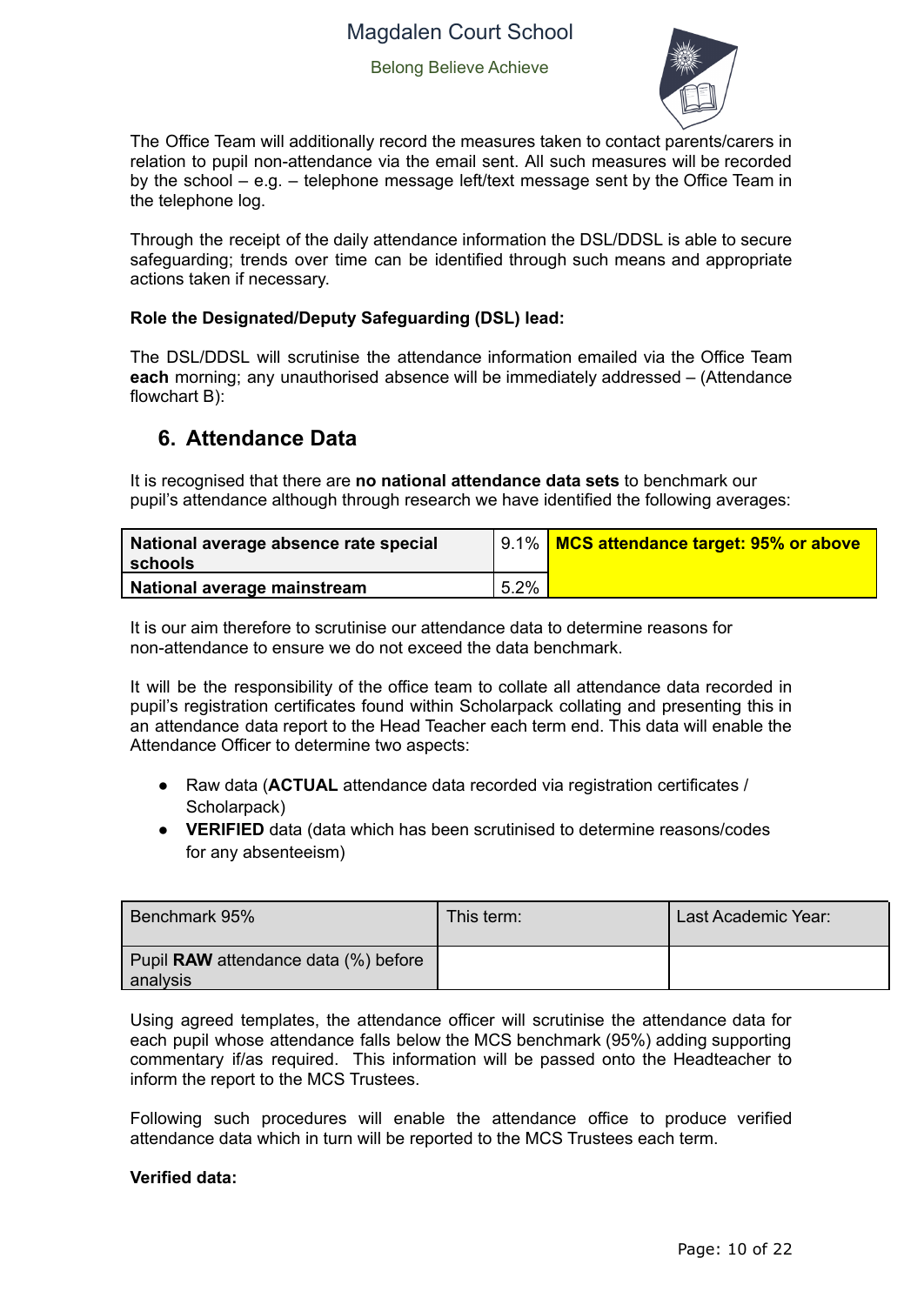Belong Believe Achieve



It is a truism that disabled children and those with special educational needs have greater levels of absence from school than do their mainstream peers. This is usually as a direct result of their impairments (attending therapy sessions or for surgical intervention for example), but it can often be the result of an indirect consequence of their 'condition'. For example: a child may experience a seizure just as the transport arrives to take them to school, forcing them to miss it. The child's inability to attend school is not 'Illness', as once they have recovered from the seizure, he/she would have been fit to attend school, but could not now get into school due to transport/mobility issues. Similarly, this is not a 'Medical' absence as the child was not attending hospital.

Another example may be a student with extreme autism who is too distressed to leave his room following a stormy night: likewise, he is not 'ill' but is unable to attend the school because of his autism.

Unfortunately, the agreed attendance codes do not cover situations like this, which places our children into a disadvantageous position. In attempting to overcome this, we have expanded the use of the C code (other authorised circumstances) to include condition related absences and hospice stays. By doing this, we are able to provide more sophisticated data which more accurately reflects the complex situation experienced by our children.

| Pupil VERIFIED attendance data (%) |  |
|------------------------------------|--|
| l after analysis                   |  |

Through the scrutiny of attendance codes, the Attendance Officer will identify percentages in the following areas to inform verified data using the raw data presented; such data will be supported by a commentary which demonstrates how the data has been analysed providing the reader with further context:

#### **Data Analysis Pupil attendance (Appendix d)**

| School:                       |                                                            | <b>Number and % of pupils with</b><br>attendance falling below 95%:                 |                    |                                   | Number of pupils'<br>alternative provision: |                     |                                         | Term:                                                                        |  |
|-------------------------------|------------------------------------------------------------|-------------------------------------------------------------------------------------|--------------------|-----------------------------------|---------------------------------------------|---------------------|-----------------------------------------|------------------------------------------------------------------------------|--|
|                               |                                                            |                                                                                     |                    | Attendance analysis: Number and % |                                             |                     |                                         |                                                                              |  |
| N<br>Unauthorise<br>d absence | Е<br>Exclude<br>d (no<br>alternati<br>ve<br>provisio<br>n) | н<br>Agreed family<br>holiday/excepti<br>onal<br>circumstance<br>(risk<br>assessed) | <b>Illnes</b><br>S | м<br>Medical/<br>dental           | R<br>Religiou<br>S.<br>observa<br>nce       | S<br>Study<br>leave | Travell<br>er<br>absen<br><sub>ce</sub> | v<br>Enforced<br>closure due<br>to<br>unforeseea<br>ble<br>circumstanc<br>es |  |
|                               | <b>Commentary:</b>                                         |                                                                                     |                    |                                   |                                             |                     |                                         |                                                                              |  |

The Attendance Officer has the responsibility for monitoring progress data for any pupil who may experience a prolonged absence from school alongside the Head Teacher of the school and are not meeting the MCS attendance benchmark. Data associated with progress over time will be scrutinised and where this has slowed (emerging progress)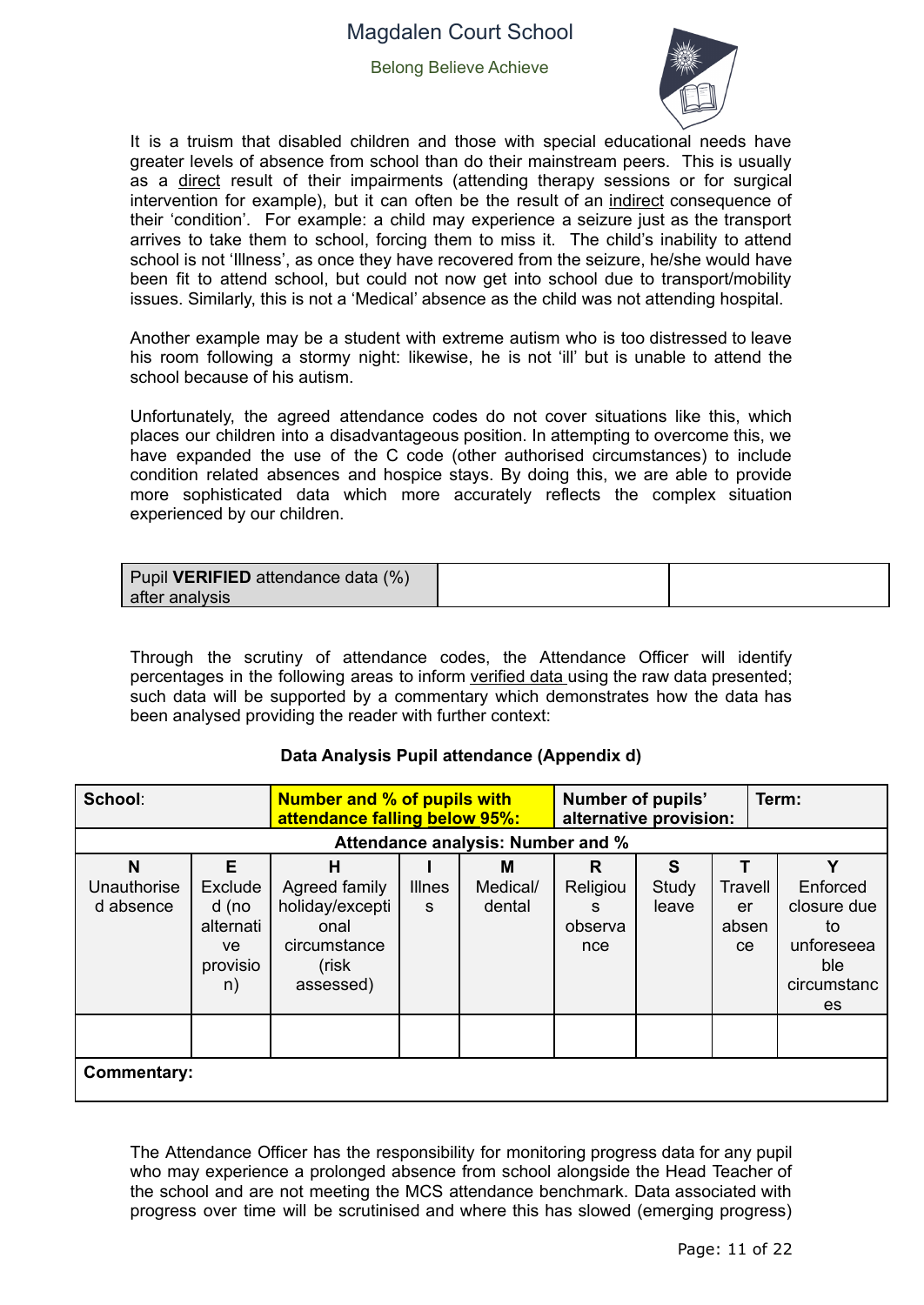

opportunities will be identified to 'close the gap'. Such measures will be discussed / reviewed with the class teacher and the parents / carers will be contacted to discuss further; follow up discussions (if/as required) will take place in Pupil Progress meetings and will include parents/carers if/as necessary.

The school will therefore work closely with parents / carers to ensure the continuation of  $t$ argets – e.g. – IEPs, therapy, academia can be addressed as much as possible whilst the pupil is at home. The school will endeavour to provide any additional resources – e.g. – iPad, notebooks, and therapy plans that the parents would need to address targets identified

| Pupil name | Sessio<br>ns<br>absent | <b>Needs</b><br>type | PP/<br><b>NON</b><br><b>PP</b> | M/F | <b>ETHNI</b><br><b>CITY</b> | <b>Class</b> | Key<br><b>Stage</b> | English<br>progres | <b>Maths</b><br>progres |
|------------|------------------------|----------------------|--------------------------------|-----|-----------------------------|--------------|---------------------|--------------------|-------------------------|
| <b>BD</b>  | 50                     | <b>PMLD</b>          | <b>NON</b>                     |     | WB                          | 6            | ◠                   |                    |                         |
|            |                        |                      |                                |     |                             |              |                     |                    |                         |

#### EXPECTED/EXCEEDING EXPECTED PROGRESS

BELOW EXPECTED PROGRESS

Using such measures, the following groups / cohort's attendance data can be examined to identify if there are any trends over time which the school needs to address or if further clarification is needed to explain non-attendance at the school:

- Boys/girls
- Needs type
- PP/Non PP
- Ethnicity

The attendance of all pupils will be formally discussed at each pupil's Annual Review with parents / carers and recorded via our Annual Report to parents. Attendance data will be formally recorded within the review paperwork provided by the Local Authority. Attendance data will additionally be recorded in the electronic e-PEPs paperwork for all Children in Care; this will be the responsibility of the designated Child in Care Lead.

#### **Persistent absences:**

As identified every term the office team will provide the DSL/DDSL with a summary of the attendance data for any pupil who has been recognised as falling below the attendance data sets identified within our school. As outlined the Attendance Officer will scrutinise all such data to identify reasons to verify data; following such scrutiny if reasons do not relate to specified attendance codes or there appears to be emerging patterns/themes an alert will be created to trigger school action (MARU/EWO). To inform our working practice we will use the protocols/steps identified within the attendance intervention strategy aimed at addressing such concerns in an informed way (APPENDIX E).

#### **Role of the Education Welfare Officer (EWO):**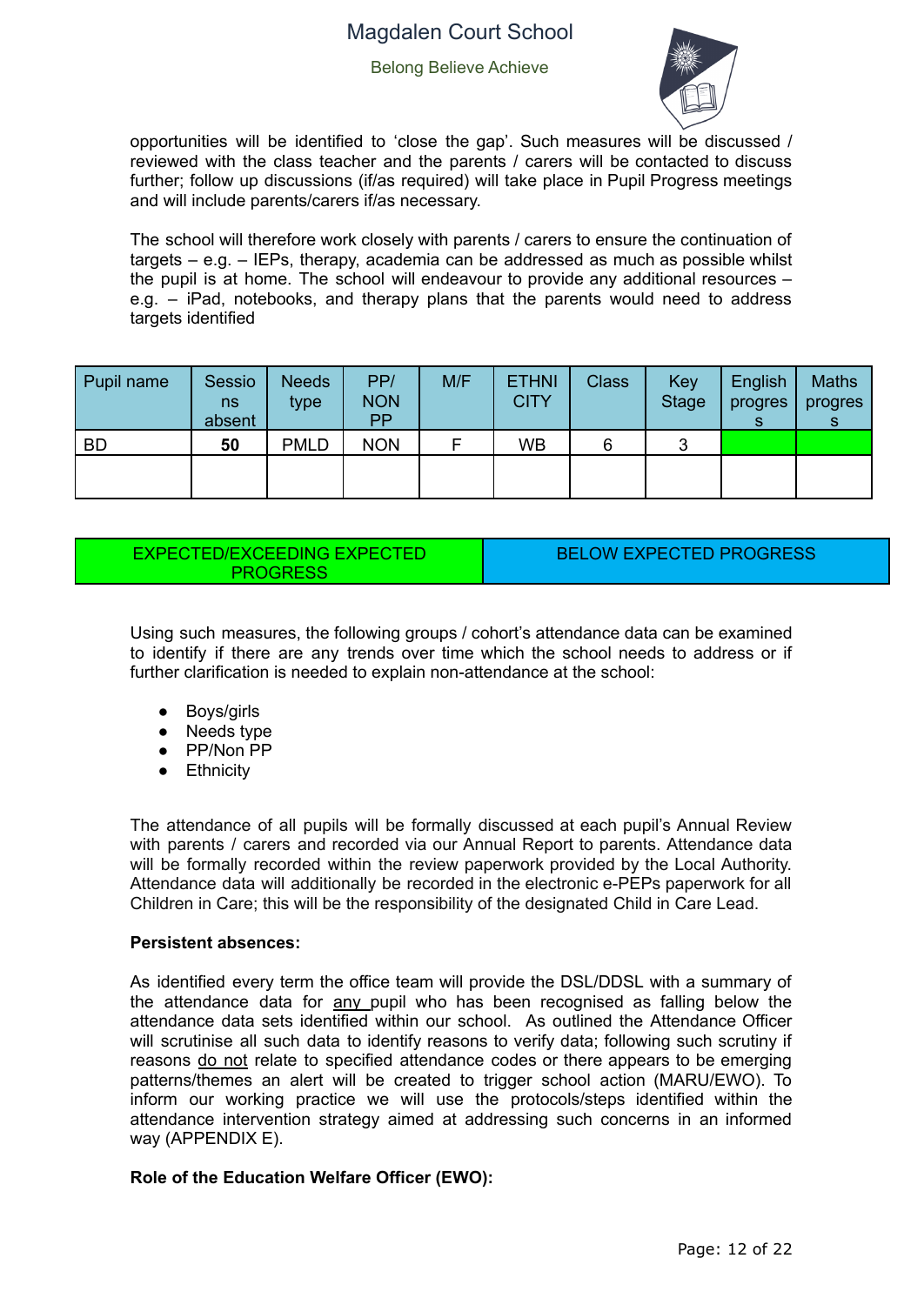

In order to address any continued/persistent pupil absences once the attendance intervention strategy protocols have been followed MCS will refer the pupil/student to the Education Welfare Officer with a view to improving the situation; parents will be notified of such measures (APPENDIX E). The school will provide the following information to inform the future work of the EWO:

- Reason for referral and any other relevant information
- Prior action taken by referrer (include details of contact with parents)
- Attendance data

The school will work with the EWO in the pursuit of any recommendations made; reviews of such work and the impact of this will be agreed with the EWO.

#### **Exceptional circumstances (Appendix f):**

The school recognises the pressures placed upon families which contain a child with disabilities and/or special educational needs and the need for respite. We also recognise that the additional costs involved in taking such children on holiday can make them prohibitive, often to the point where the family could not afford them. In many cases, the only option is to take the holiday when costs are lower or times are quieter for the child (e.g. – if the child is autistic) within school term times. Without condoning it, the school recognises that this is sometimes the only option available to some families.

To address this, the school has developed a protocol on how it manages pupil leave of absence in exceptional circumstances (**Appendix F**); to support this process our schools will undertake a risk assessment to secure safeguarding. If the school has any doubt in regard to the safety of any pupil whose parent has requested an exceptional circumstance this will be discussed with the CEO/LADO/Social Care/MARU with immediate effect. In accordance with established protocols any Child in Care will not be authorised for any leave of absence from the school without discussing this with their allocated social worker.

#### **Parental Request for Absence from School for Holiday:**

Pupils are not entitled to be away from school during term time as a result of a family holiday. Such absences will be recorded as unauthorised. Leave of absence will be granted in very exceptional circumstances on application to the Headteacher. These requests should be made by writing in advance to the Headteacher and permission is subject to their discretion.

A copy of the Parental Request for Leave of Absence during Term Time form is attached as Appendix H.

#### **Religious Observance:**

Pupils will be granted 2 days per year to attend any religious observance; parents will be expected to request such non-attendance via the exceptional circumstances form published on our web site.

#### **Operation Encompass:**

The school will take particular notice of any child who has been subject to an Operation Encompass telephone call; if a child is absent this will immediately be followed up with contact via MARU/Social Care/CEO/LADO. All details will be recorded in the school's safeguarding chronology.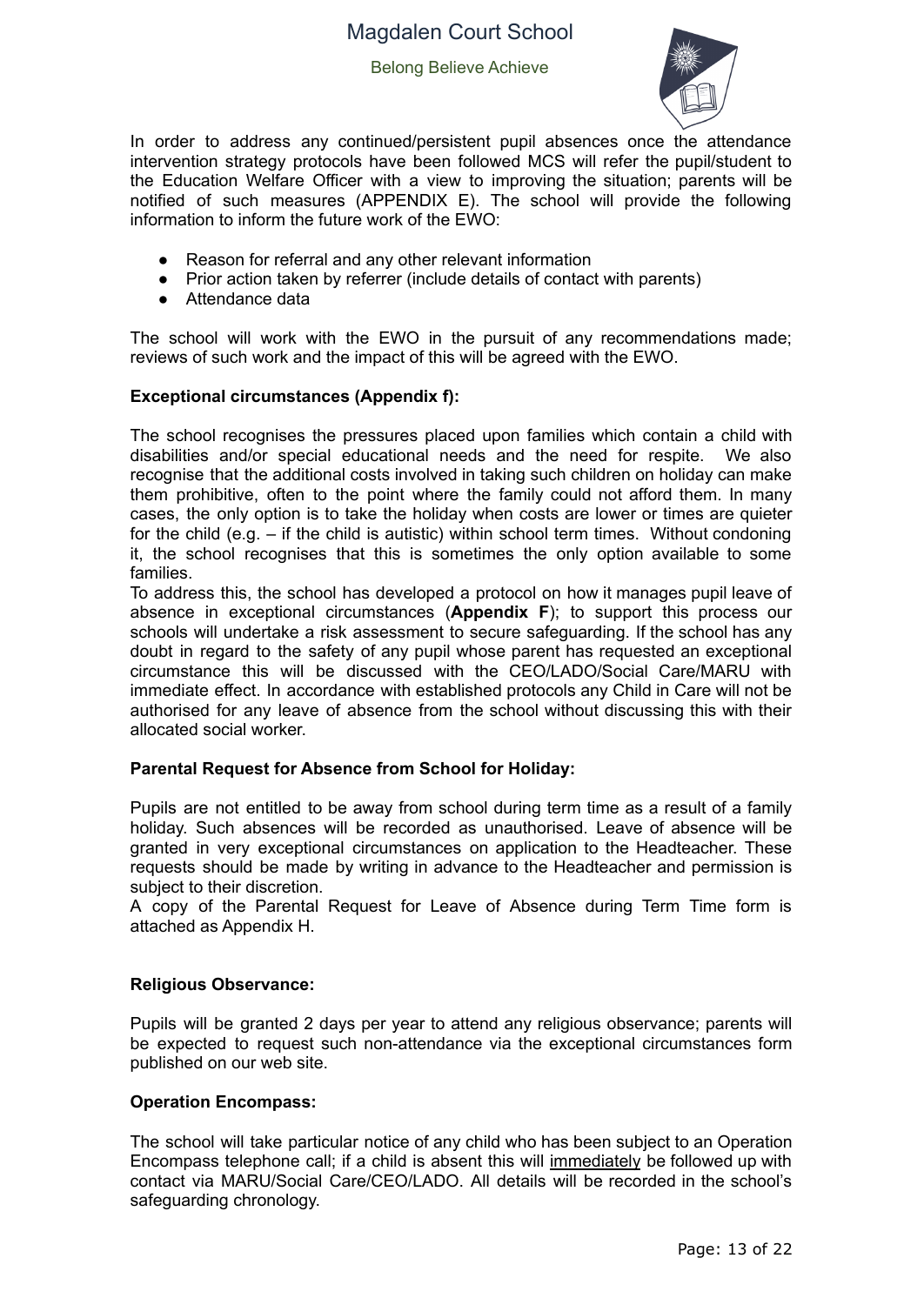

#### **Pupils with Long Term Health Issues:**

Any pupil who has a prolonged stay in hospital will be discussed with the school nurse who will become the conduit for all health-related information between the school/health care providers; any such discussions will be formally recorded in the minutes taken when the school/school nurse meets each half term. The class teacher will be able to provide homework for the pupil concerned if this is deemed appropriate; this will be discussed between the school nurse and parents(s).

#### **Flexi-schooling:**

Another option is to register a pupil for "Flexi-schooling" where a pupil can be educated off site; if flexi-schooling is agreed by MCS they will follow the protocols determined by the Local Authority.

Any flexi-schooling agreement will be discussed/ agreed by the LGB and recorded as such in the minutes held; review of the flexi-school agreement will fall in line with the protocols agreed by the Local Authority. The school will discuss all aspects of school work which will be addressed in the home environment and regularly reviewed by the school, this process school work will be discussed/ agreed with the parents and sent home, this will form the basis of all discussions held.

#### **Out of school provision:**

Some pupils/students within MCS receive their education off site; any such provision will have been agreed with the Local Authority and will be documented as such within their Annual Review paperwork. As such, the school remains responsible for the education, safety and welfare of the pupil/student.

In order for our school to monitor this agreed school offer MCS will:

- Agree the aims/outcomes of the out of school provision/school offer with the Local Authority (record all aims/outcomes/frequency of visits within the agreed documentation provided by the LA)
- Ensure any out of school provider has the appropriate DBS checks and are compliant with the Keeping Children Safe in Education documentation
- Record the number of pupils within the Head Teachers report to Trustees/LGB
- Record the pupils electronically in accordance to the Local Authority's spread sheet 'Children missing from education' each term
- Make regular checks (at least half termly) with the provider on the agreed aims/outcomes (record all such checks on the template provided) **APPENDIX g**

#### **Further sources of information (DfE November 2016):**

- The Education (Pupil Registration) (England) Regulations 2006
- The Education (Pupil Registration) (England) (Amendment) Regulations 2010
- The Education (Pupil Registration) (England) (Amendment) Regulations 2011
- The Education (Pupil Registration) (England) (Amendment) Regulations 2013
- The Education (Pupil Registration) (England) (Amendment) Regulations 2016
- The Education Act 2002
- The Education (School Day and School Year) (England) Regulations 1999
- The Changing of School Session Times (England) (Revocation) Regulations 2011
- The Education and Inspections Act 2006

**Other departmental guidance:**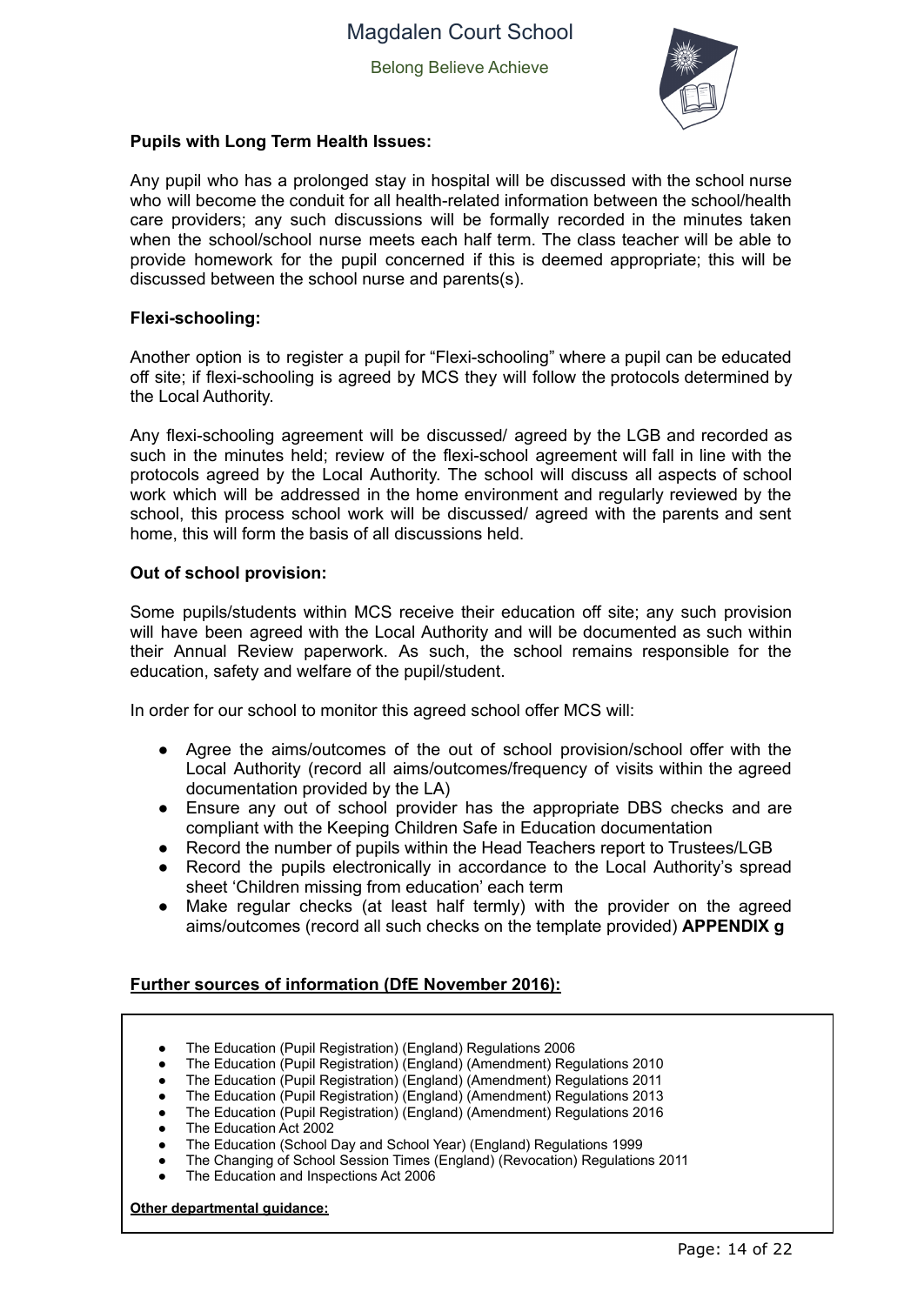

- Parental responsibility measures for school attendance and behaviour
- Children missing education

# **6. Appendix**

**a**: Formal data report to Trustees/LGB

| <b>Data</b>                                                                                                             | <b>Spring Term:</b> | Academic year: |
|-------------------------------------------------------------------------------------------------------------------------|---------------------|----------------|
| <b>Pupil attendance SPT TARGET:</b><br><b>Special School Average Attendance</b><br>Rate: 90.19%<br><b>Verified data</b> |                     |                |

### **b**: Attendance case study

| <b>Attendance Case Summary</b>                                                                                             |                                                                                                     |  |                                           |                                 |  |  |  |  |
|----------------------------------------------------------------------------------------------------------------------------|-----------------------------------------------------------------------------------------------------|--|-------------------------------------------|---------------------------------|--|--|--|--|
| <b>Pupil Name:</b>                                                                                                         | <b>Pupil Needs/Banding profile:</b><br>Main area of need:<br>Diagnosis and associated difficulties: |  | Attendance data 201X -<br>$201X$ :<br>XX% | <b>School benchmark:</b><br>95% |  |  |  |  |
| Context:                                                                                                                   |                                                                                                     |  |                                           |                                 |  |  |  |  |
|                                                                                                                            | Actions/interventions taken by the school:                                                          |  |                                           |                                 |  |  |  |  |
| <b>IMPACT:</b>                                                                                                             |                                                                                                     |  |                                           |                                 |  |  |  |  |
| Attendance: Summer Term 201X - XX%<br>Attendance: Autumn Term 201X - XX%<br><b>Attendance: Spring Term 201X</b><br>$-$ XX% |                                                                                                     |  |                                           |                                 |  |  |  |  |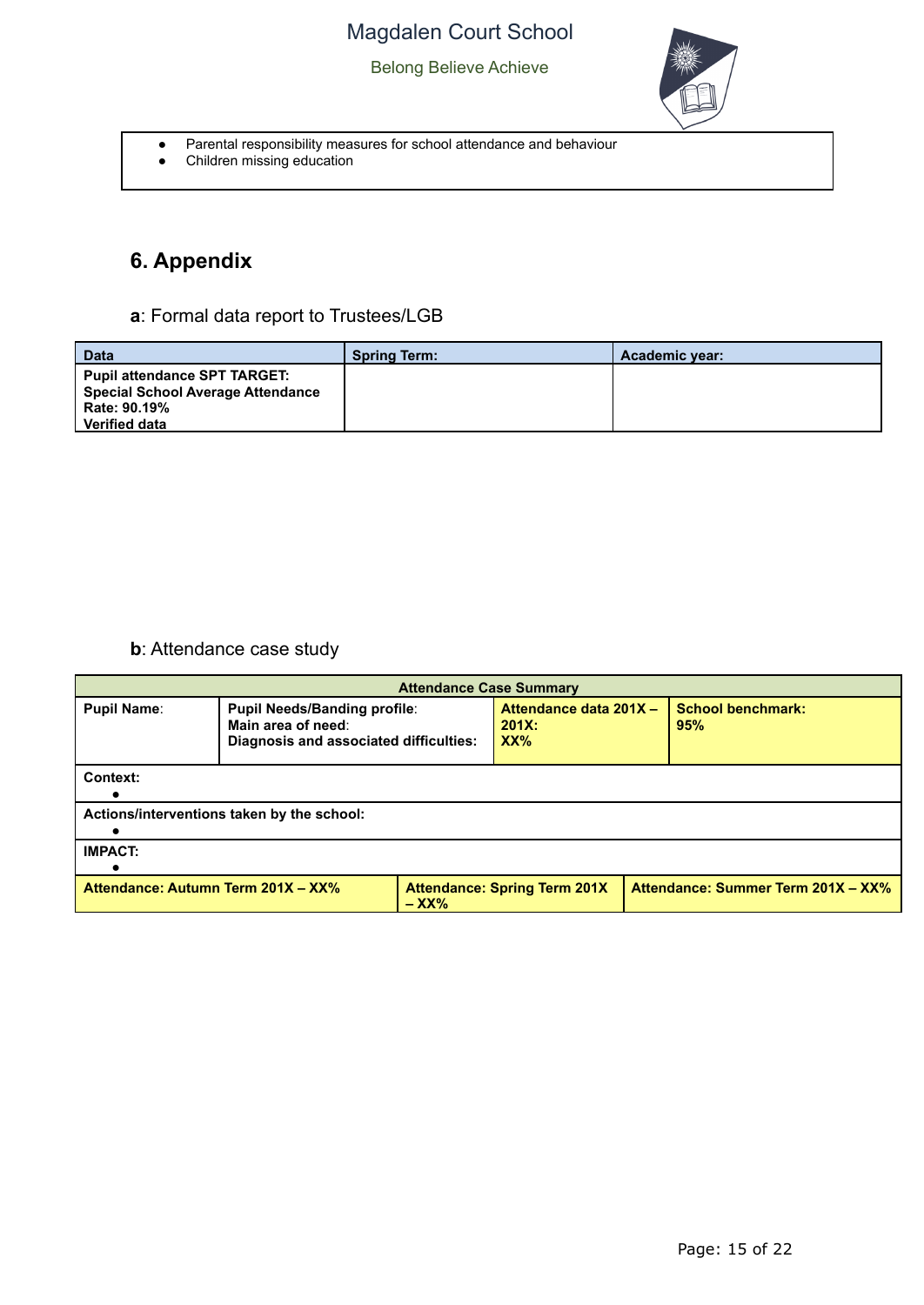Belong Believe Achieve



#### **c**: Attendance flowchart



### **d:** Data Analysis Pupil attendance

| School:                      |                                                  | <b>Number and % of pupils with attendance</b><br>falling below 95%:      |                |                                   | Number of pupil's<br>alternative provision: |                |                         | Term:                                                        |  |
|------------------------------|--------------------------------------------------|--------------------------------------------------------------------------|----------------|-----------------------------------|---------------------------------------------|----------------|-------------------------|--------------------------------------------------------------|--|
|                              |                                                  |                                                                          |                | Attendance analysis: Number and % |                                             |                |                         |                                                              |  |
| N<br>Unauthorised<br>absence | Excluded<br>(no<br>alternativ<br>e<br>provision) | Agreed family<br>holiday/exception<br>al circumstance<br>(risk assessed) | <b>Illness</b> | м<br>Medical/<br>dental           | R<br>Religious<br>observanc<br>е            | Study<br>leave | Travelle<br>absenc<br>e | Enforced<br>closure due to<br>unforeseeable<br>circumstances |  |
| Commentary:                  |                                                  |                                                                          |                |                                   |                                             |                |                         |                                                              |  |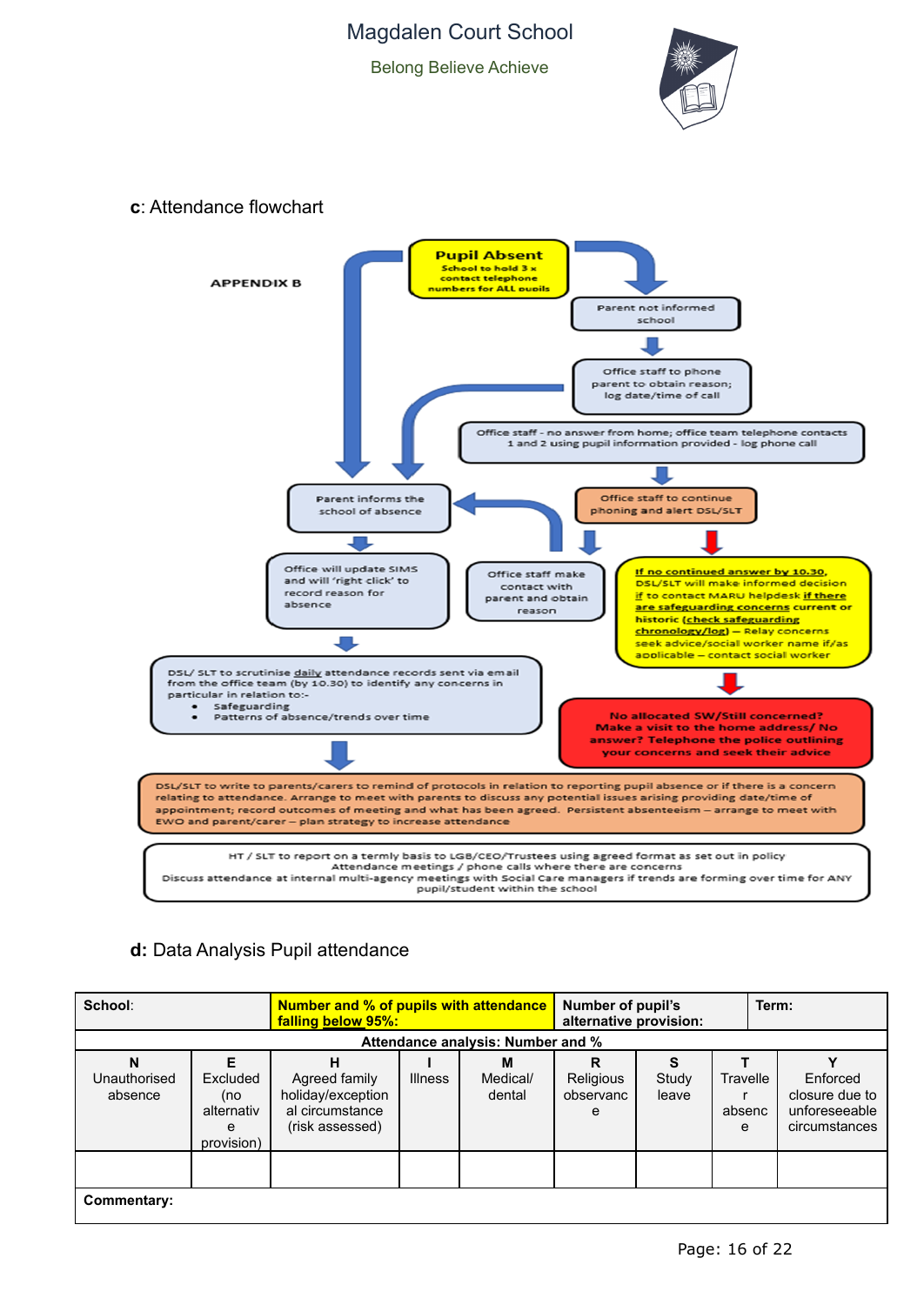Belong Believe Achieve



**e**: Attendance Intervention Strategy /EWO

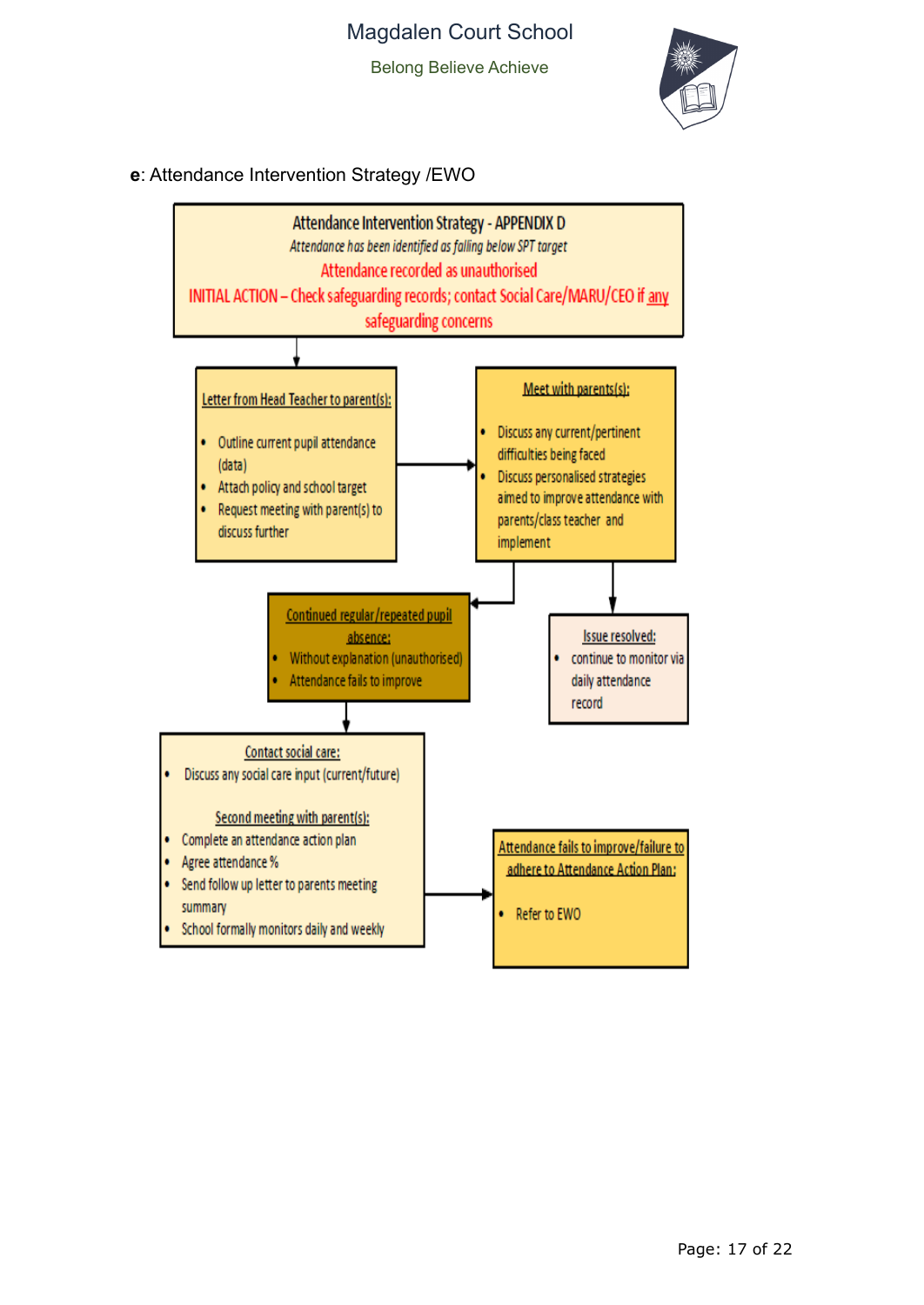

### **f**: Exceptional circumstances/risk assessment

#### **Pupil leave of absence /Exceptional circumstances – Risk Assessment – Key questions to consider helping inform decision**

| Name:                                      | <b>Dates</b><br>requested: |  |
|--------------------------------------------|----------------------------|--|
| Where is the family going<br>(destination? |                            |  |

| Question                                                                                            | Yes/No | Comments (if/as appropriate)       |
|-----------------------------------------------------------------------------------------------------|--------|------------------------------------|
| Are there any current safeguarding<br>concerns*                                                     |        | If yes please discuss with the CEO |
| Have there been any previous<br>safeguarding concerns*                                              |        | If yes please discuss with the CEO |
| Is there social care involvement*                                                                   |        |                                    |
| Is attendance at least good (above 85%)                                                             |        |                                    |
| The parent provides adequate reason<br>following agreed school protocols for any<br>absenteeism     |        |                                    |
| Has the parent made any previous<br>request(s) over this academic year                              |        | Date(s):                           |
| Have any previous requests been<br>declined by the school                                           |        | $Date(s)$ :                        |
| Progress - is the pupil making at least<br>the expected progress over time                          |        |                                    |
| Has the parent provided sufficient<br>information to support this request (is the<br>form complete) |        |                                    |
| Has the parent noted who will<br>accompany the pupil?                                               |        |                                    |
| Has the parent outlined how they will<br>counteract missed teaching/learning<br>sessions            |        |                                    |

\*Social Care - If yes – please contact social care manager/social worker/MARU to discuss further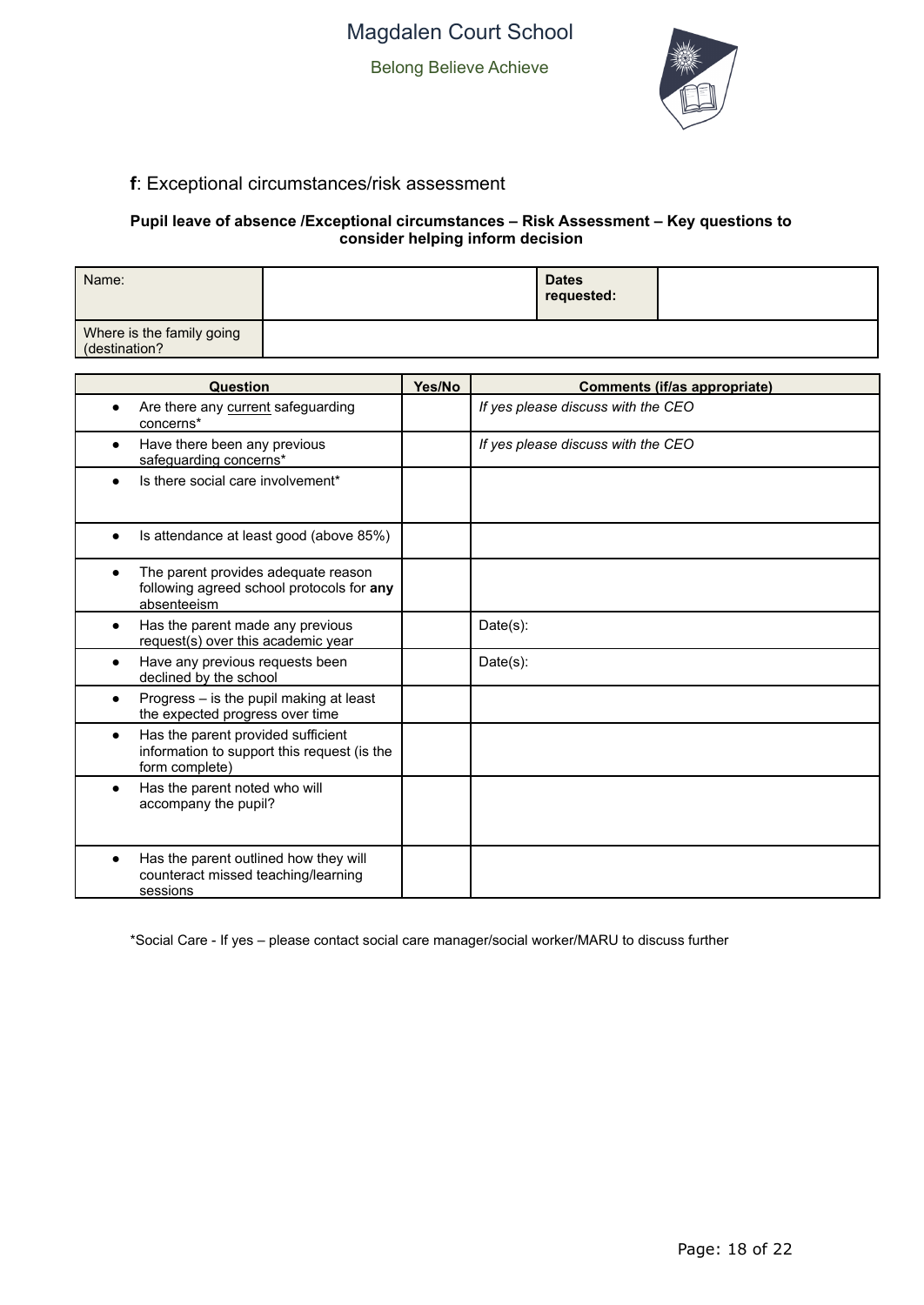Belong Believe Achieve



# **g**: Education off site monitoring record

| Pupil                                                        | Name of staff undertaking<br>visit                       | Date/Time             | Location                     |  |
|--------------------------------------------------------------|----------------------------------------------------------|-----------------------|------------------------------|--|
|                                                              |                                                          |                       |                              |  |
| <b>Risk Assessed/DBS?</b>                                    | <b>Health &amp; Safety?</b>                              | <b>Clear Planning</b> | <b>Link to EHCP Targets?</b> |  |
|                                                              |                                                          |                       |                              |  |
| Name(s) of staff providing information:                      |                                                          |                       |                              |  |
|                                                              | EHCP Target Focus and Progress Against Agreed Target(s): |                       |                              |  |
|                                                              |                                                          |                       |                              |  |
|                                                              |                                                          |                       |                              |  |
| Visit Report/Summary:                                        |                                                          |                       |                              |  |
|                                                              |                                                          |                       |                              |  |
|                                                              |                                                          |                       |                              |  |
|                                                              |                                                          |                       |                              |  |
|                                                              |                                                          |                       |                              |  |
| <b>Activity Leader Comment:</b>                              |                                                          |                       |                              |  |
|                                                              |                                                          |                       |                              |  |
|                                                              |                                                          |                       |                              |  |
|                                                              |                                                          |                       |                              |  |
| Any further action required as a result of this visit today: |                                                          |                       |                              |  |
|                                                              |                                                          |                       |                              |  |
|                                                              |                                                          |                       |                              |  |
|                                                              |                                                          |                       |                              |  |
| <b>Pupil Comment:</b>                                        |                                                          |                       |                              |  |
|                                                              |                                                          |                       |                              |  |
|                                                              |                                                          |                       |                              |  |
| Date/time of next visit:                                     |                                                          |                       |                              |  |

*Please provide a copy of this form to the Local authority to ensure their records are up to date; all originals are to be retained by the school*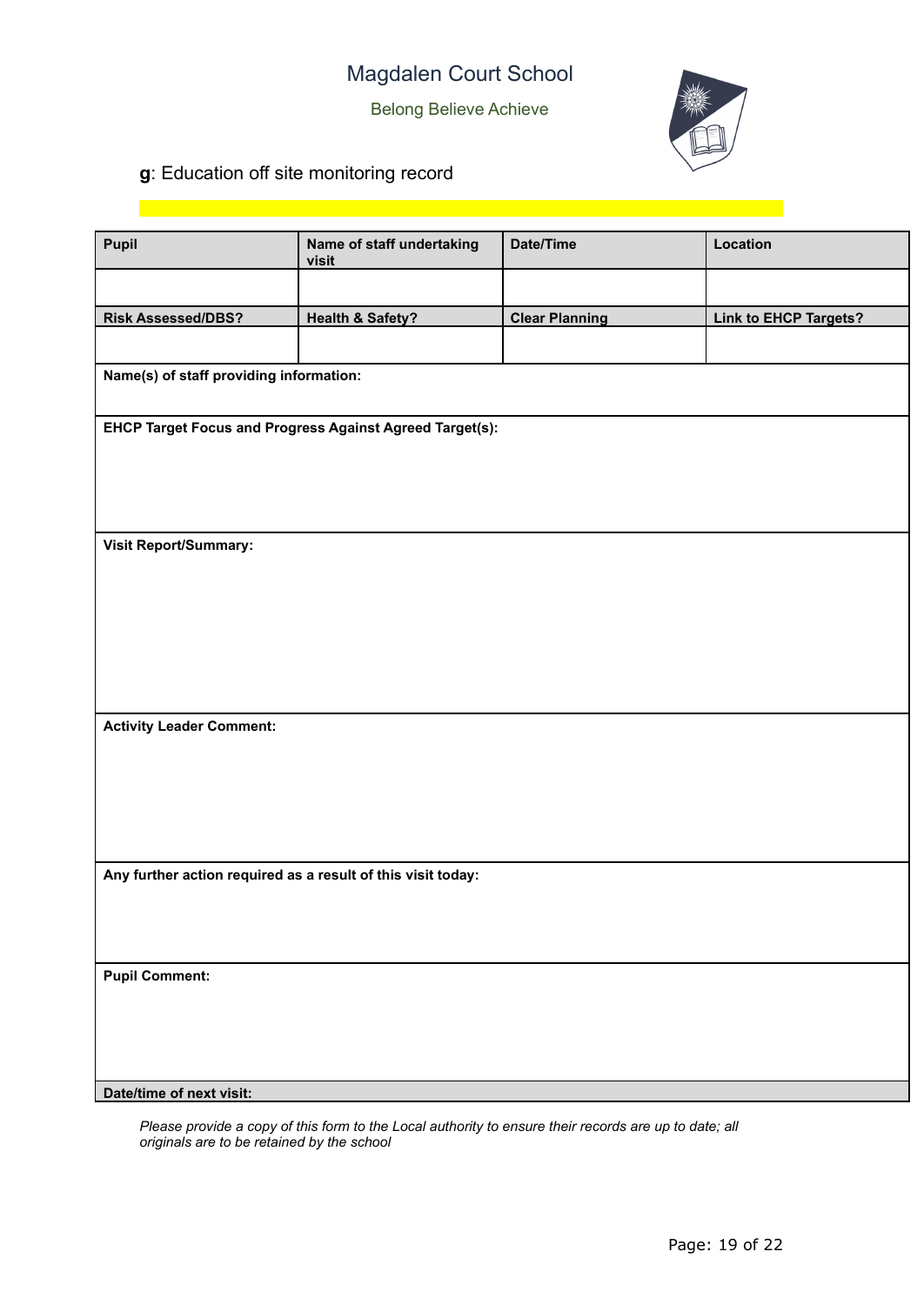

## **h**: PUPIL LEAVE OF ABSENCE - IN EXCEPTIONAL CIRCUMSTANCES - Request form

| Parents/Carers - Please return this request form to the Head Teacher                                                                    |                        |                           |
|-----------------------------------------------------------------------------------------------------------------------------------------|------------------------|---------------------------|
| SCHOOL:                                                                                                                                 |                        |                           |
| <b>NAME OF PUPIL:</b>                                                                                                                   |                        | CLASS:<br><b>TEACHER:</b> |
| DATES REQUESTED - FROM<br>(Insert first date of absence):                                                                               |                        |                           |
| DATES REQUESTED - TO<br>(Insert last date of absence):                                                                                  |                        |                           |
| TOTAL NUMBER OF SCHOOL DAYS:                                                                                                            |                        |                           |
| I request leave of absence for the<br>above-named child due to the following<br>exceptional circumstance(s): -                          |                        |                           |
| Please state destination:                                                                                                               |                        |                           |
| Accompanying adults & their relationship<br>to child:                                                                                   |                        |                           |
| In order to counteract any missed<br>teaching and learning, my child will: -                                                            |                        |                           |
| Is there anything else that you feel would<br>enhance the above? -                                                                      |                        |                           |
| I/ we agree to the terms and conditions<br>outlined within the Exceptional<br>Circumstances policy of the Special<br>Partnership Trust  | Signed (Parent/carer): |                           |
| I/we understand if we do not provide<br>sufficient information to support the risk<br>assessment the school can decline this<br>request | Signed (Parent/carer): |                           |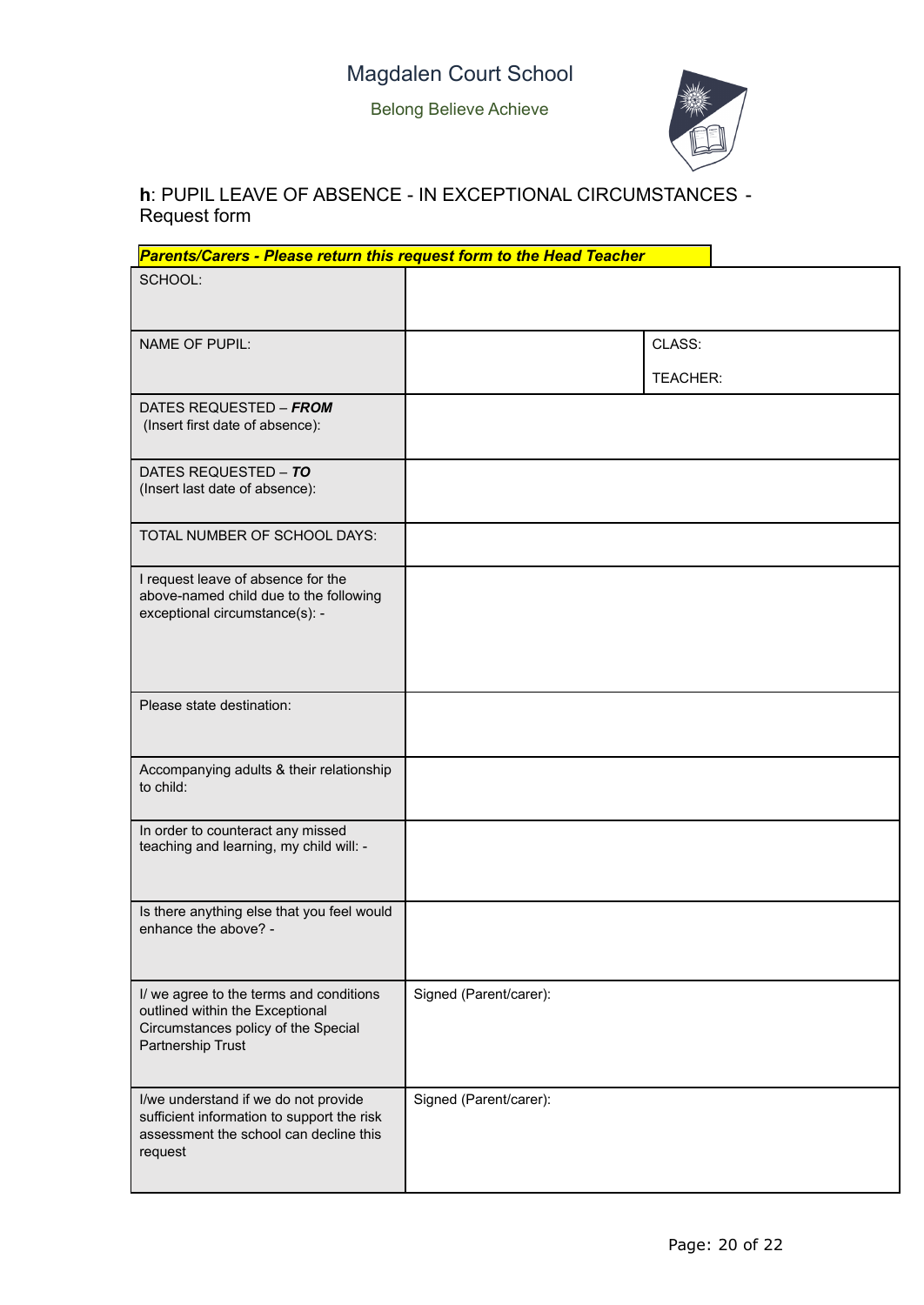

#### **LEAVE OF ABSENCE IN EXCEPTIONAL CIRCUMSTANCES - Request form**

| To the parents/carers of:                                                                                                                                                                                 |                                        |
|-----------------------------------------------------------------------------------------------------------------------------------------------------------------------------------------------------------|----------------------------------------|
| Request approved/not approved for your<br>child to have a leave of absence<br>(exceptional circumstances):                                                                                                | <b>APPROVED</b><br><b>NOT APPROVED</b> |
| If exceptional circumstances have been<br>declined (reasons) - if you would like an<br>appointment to discuss any aspect please<br>telephone the office manager to request<br>an appointment with the HT: |                                        |
| FROM (first day of absence):                                                                                                                                                                              |                                        |
| TO (last day of absence):                                                                                                                                                                                 |                                        |
| Request/destination:                                                                                                                                                                                      |                                        |
| Head Teacher's signature:                                                                                                                                                                                 |                                        |
| Date:                                                                                                                                                                                                     |                                        |

COPY – School file